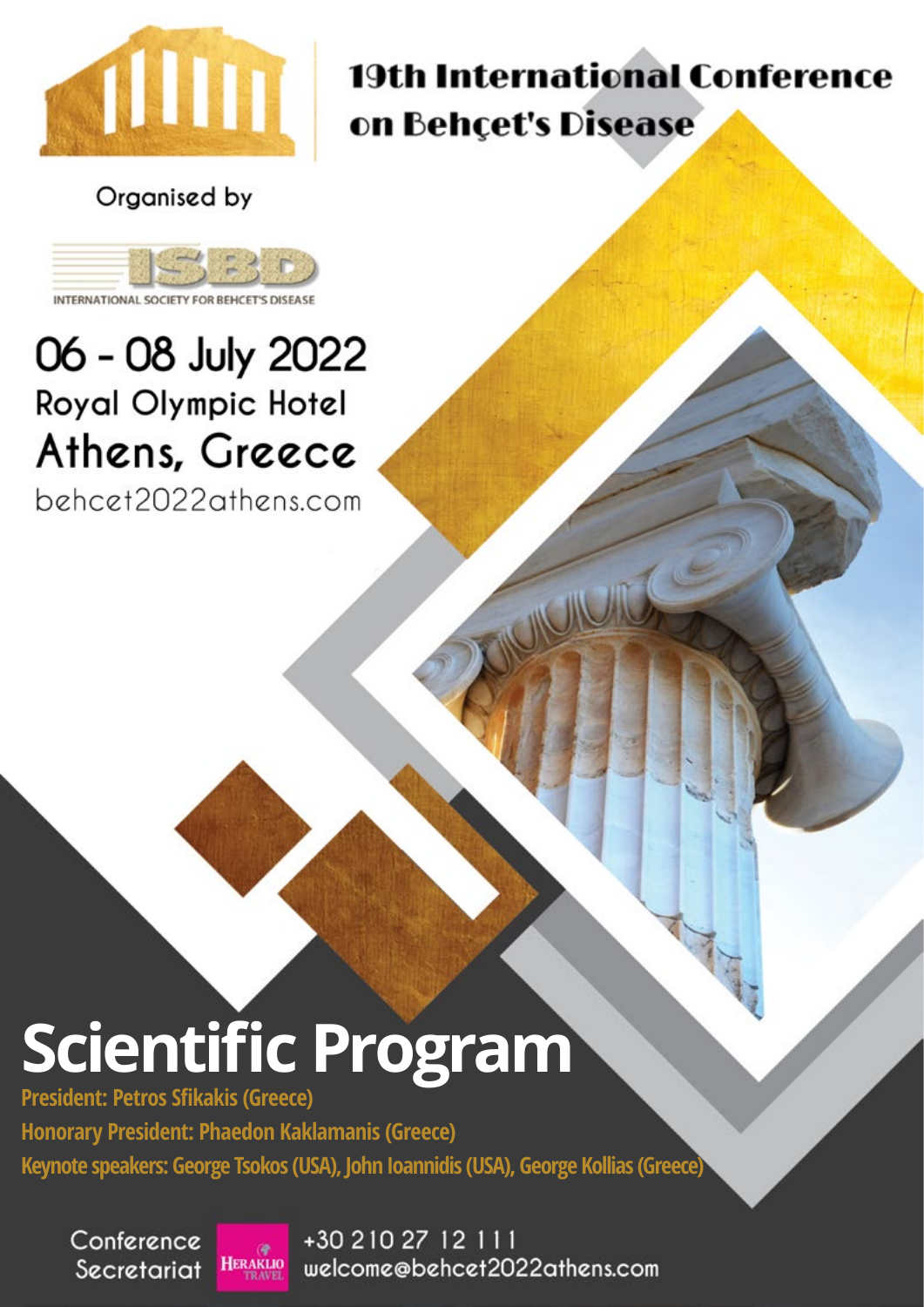

Petros Sfikakis, MD President of the 19th International Conference on Behçet's Disease

Professor of Internal Medicine & Rheumatology, National & Kapodistrian University of Athens Medical School

## Welcome address

Dear colleagues, dear friends,

The Covid-19 pandemic has undoubtedly changed the world since the outbreak in March 2020, but it now seems that humanity has started taking the way back to normalcy.

Since its postponement from July 2020, now, filled with optimism and hope, and while receiving encouraging results in vaccination and treatment, I am delighted to announce that the 19th International Congress on Behçet's Disease, will take place in Athens from the 6th till the 8th of July 2022, organized by our International Society.

Our aim is to provide an in-person attendance event, but considering the overall situation and to avoid further surprises, we have already prepared a hybrid mode event with additional virtual sessions except the main scientific program, allowing over 1000 delegates and attendees, not able to physically attend the event, to follow and participate in the Congress remotely. As organizers, we are doing our best to ensure that this will be done under the conditions desired by ISBD and in accordance with the health protocols in force at that time.

The Conference, which is the major educational and scientific event on Behçet's disease, will provide high quality contributions on a wide range of topics including clinical practice and innovations as well as basic and translational science. Young physicians will have the opportunity to obtain inspiration and experience from renowned experts. The participants will address symptoms, side effects, treatments, and current research efforts in the field.

Athens is the home of democracy, philosophy, and theater. The historic center of Athens, where the venue of ICBD 2022 is located, is an open-air museum, yet the city's cultural and social life takes place amid these ancient landmarks, merging past and present. Most importantly, its welcoming and hospitable culture and people make every visitor feel at home.

Accessibility is key in Athens with the multi-awarded Athens International Airport (AIA) "Eleftherios Venizelos", one of the fastest-growing airports globally. In addition, the transportation network, including Metro, Bus, Tram, Train, Trolleybus, and expansive highways, allows for an easy and quick transportation to every part of the city. Easily accessible from Piraeus port are numerous islands, one of the most popular summer holiday destinations for tourists all around the world. It is a unique opportunity for delegates to combine intensive days of state-of the-art scientific lectures in the hometown of one of the most important ancient civilizations with an unforgettable holiday in the breathtaking Greek archipelago.

For any additional information you can visit our official website www.behcet2022athens.com which will constantly be kept updated with information regarding the 19th Conference.

On behalf of the International Society for Behçet's Disease and the Local Organizing Committee I look forward to welcoming you in Athens in July 2022.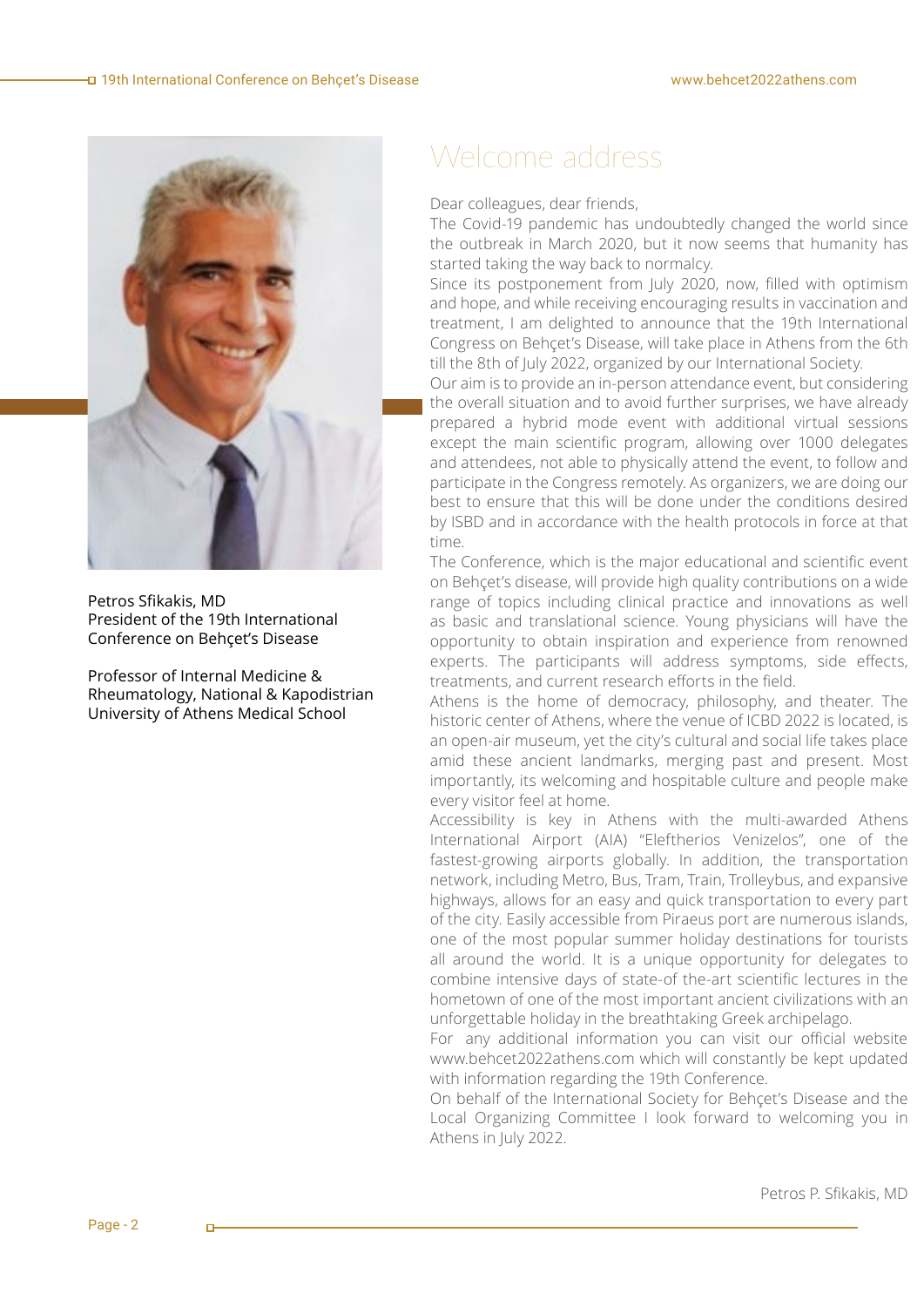President of Congress: Petros Sfikakis (GR) Honorary President: Phaedon Kaklamanis (GR)

### Executive Committee

President Dorian Haskard (UK)

Vice President Ahmet Gül (TR)

Secretary Graham Wallace (UK)

Treasure and President-elect Michael Schirmer (AT)

President of the Last ICBD Jan A. M. van Laar (NL)

Member - Scientific affairs Eun-So Lee (KR)

Member - Publication affairs Christos C. Zouboulis (DE)

Member - Ophthalmology Ilknur Tugal-Tutkun (TR)

Member Cailin C. Sibley (USA)

## Local Organising Committee

Aikaterini Arida Panagiotis Athanasiou Georgios Bamias Georgios Bertsias Kyriaki Boki Eleanna Bola Dimitrios Boumpas Dimitrios Daousis Theodoros Dimitroulas Alexandros Drosos Antonia Elezoglou Antonios Fanouriakis Georgios Fragkoulis Alexandros Garyfallos Suzana Gazi Constantinos Georganas Panagiotis Georgiou Athanasios Georgountzos

Eleni Gkagkari Andreas Goules Alexios Iliopoulos Dimitrios Karokis Dimitrios Kasimos Evangelia Kataxaki Christina Katsiari Gkikas Katsifis Pelagia Katsimpri Georgios Kitas Dimitrios Ladas Aikaterini Laskari Stamatis Liossis Menelaos Manousakis Nikolaos Markomichelakis Clio Mavragani Myron Mavrikakis Dimos Dimitrios Mitsikostas Charalampos Papagoras Maria Pappa Dimos Patrikos Dimitrios Rigopoulos Charalampos Sfontouris Prodromos Sidiropoulos Alexandros Stratigos Maria Tektonidou Panagiotis Theodosiadis Panagiotis Trontzas Athanasios Tzioufas George Vaiopoulos Dimitrios Vasilopoulos Nikolaos Vlachogiannis Panagiotis Vlachogiannopoulos Paraskevi Voulgari

аń.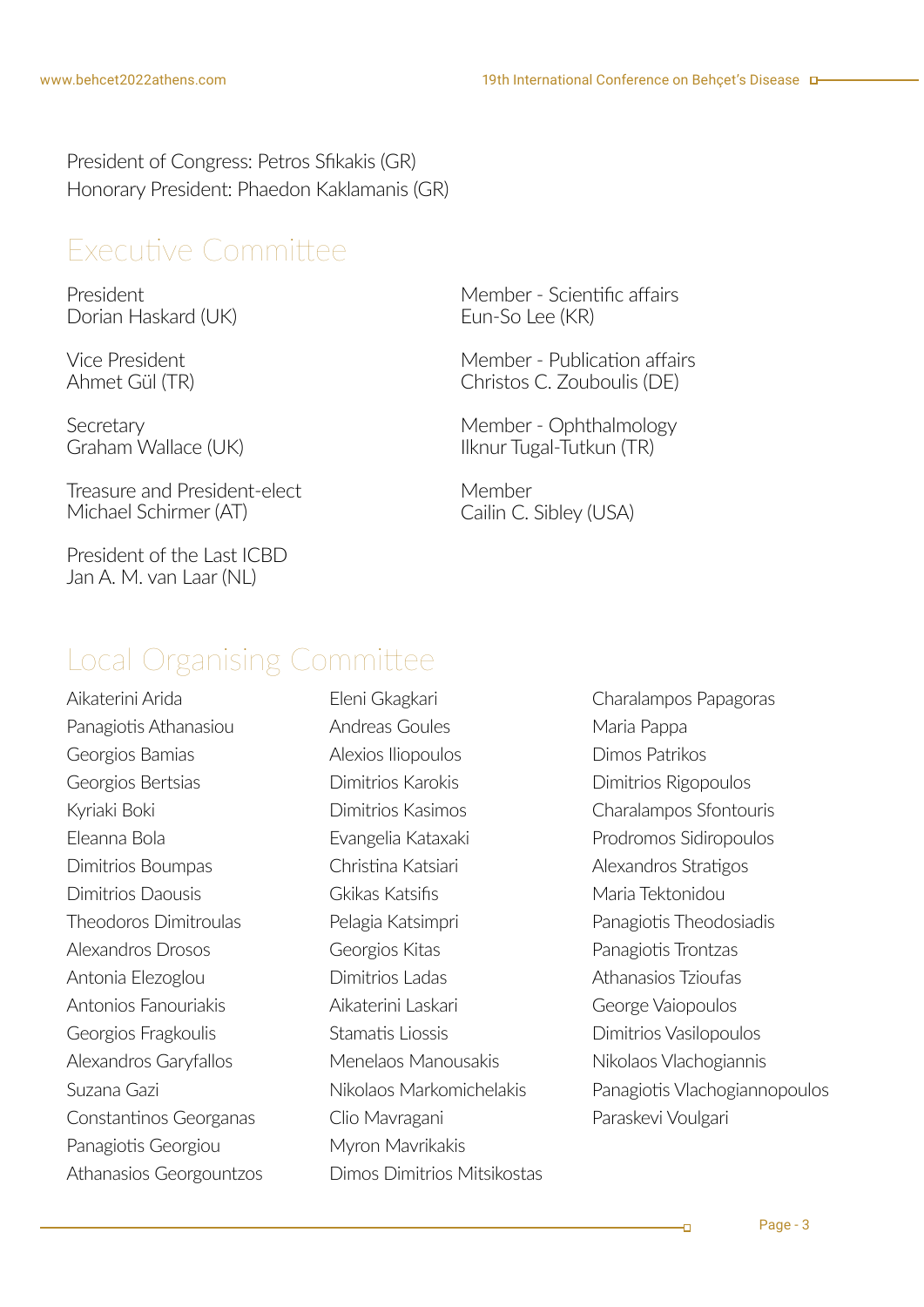$\begin{array}{cccccccccccccc} \bullet & \bullet & \bullet & \bullet & \bullet & \bullet & \bullet \end{array}$ 

<u>a sala</u>

## Scientific Program

#### **President: Petros Sfikakis (Greece)**

**Honorary President: Phaedon Kaklamanis (Greece)**

**Keynote speakers: George Tsokos (USA), John Ioannidis (USA), George Kollias (Greece)**

|                        | <b>Tuesday 5th of July 2022</b>                        |
|------------------------|--------------------------------------------------------|
| $16:00 - 17:00$        | Executive Committee Meeting*                           |
|                        | Conference room 1 - Royal Olympic Hotel (Ground floor) |
| $17:00 - 18:30$        | Council Meeting*                                       |
|                        | Conference room 1 - Royal Olympic Hotel (Ground floor) |
| $20:00 - 22:00$        | President's Dinner*                                    |
|                        | Ioannis restaurant - Royal Olympic Hotel (Roof Garden) |
| <i>*Invited events</i> |                                                        |
| Day 1                  | <b>Wednesday 6th of July 2022</b>                      |
| $08.00 - 09.30$        | Registration                                           |

**09:30 - 09:45 Presidents' Welcome Speech** 

 *Phaedon Kaklamanis, Petros Sfikakis*

**09:45 - 10:30 Opening Lecture**

 *Chairs: P. Kaklamanis, P. Sfikakis*

**Immune Cell Signaling, Gene Transcription and Mechanisms** 

#### **of Tissue Injury**

#### *George Tsokos*

| $10:30 - 11:00$ Coffee and tea break                        |
|-------------------------------------------------------------|
| $11:00 - 13:00$ SESSION 1 - Basic and Translational Science |
| Chairs: D. Haskard, J. van Laar                             |

**11:00 – 11:25 Immunology, inflammation and thrombosis**

*Giacomo Emmi* 

n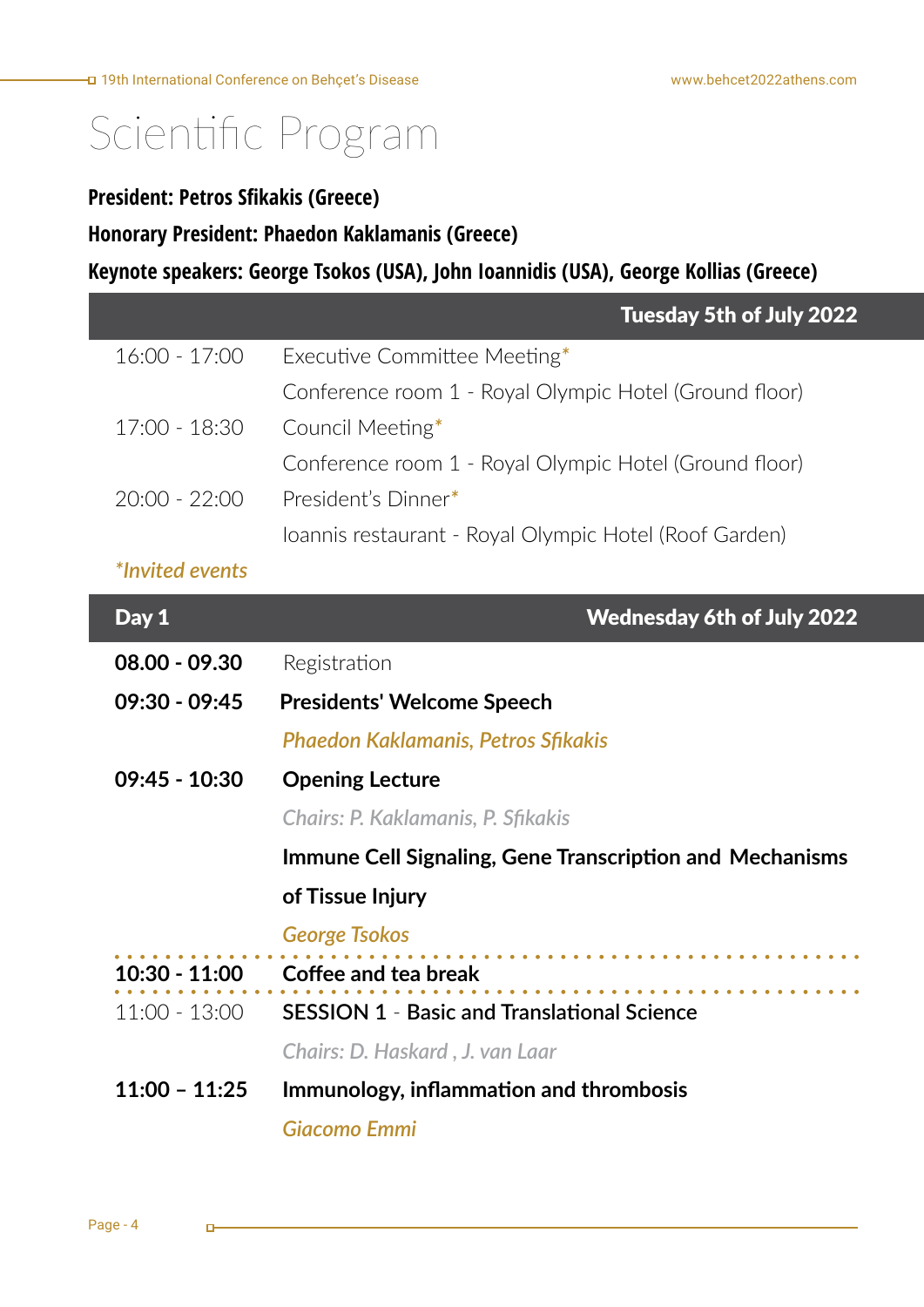| $11:25 - 11:50$ | <b>Immunopathogenesis of Behçet's disease</b>                 |
|-----------------|---------------------------------------------------------------|
|                 | <b>Ahmet Gül</b>                                              |
| $11:50 - 12:15$ | Behçet's disease and microbes                                 |
|                 | <b>Graham Wallace</b>                                         |
| $12:15 - 12:40$ | Immune Senescence in Behçet's disease                         |
|                 | <b>Eun-So Lee</b>                                             |
| 12:40 - 12:50   | Oral Presentation (O01)                                       |
|                 | Proteomic landscape mapping of organ-resolved Behçet's        |
|                 | disease using in-depth plasma proteomics for identifying      |
|                 | HABP2 expression associated with vascular damage              |
|                 | <b>Linlin Cheng</b>                                           |
| $12:50 - 13:00$ | Oral Presentation (O02)                                       |
|                 | Single-cell analyses highlight the proinflammatory            |
|                 | contribution of C1q-high monocytes to Behçet's disease        |
|                 | <b>Wenjie Zheng</b>                                           |
| $13:00 - 13:30$ | <b>Lunch Break</b>                                            |
| 13:30 - 14:00   | <b>Special Lecture</b>                                        |
|                 | <b>Chair: A. Garyfallos</b>                                   |
|                 | The expanding role of apremilast in the treatment of Behcet's |
|                 | syndrome                                                      |
|                 | <b>Yusuf Yazici</b>                                           |
| 14:00 - 14:30   | <b>Satellite Lecture sponsored by ABBVIE</b>                  |
|                 | Chair: G. Kitas                                               |

**Unravelling the management of Non-Infectious Uveitis**

*Dimitrios Ladas*

нq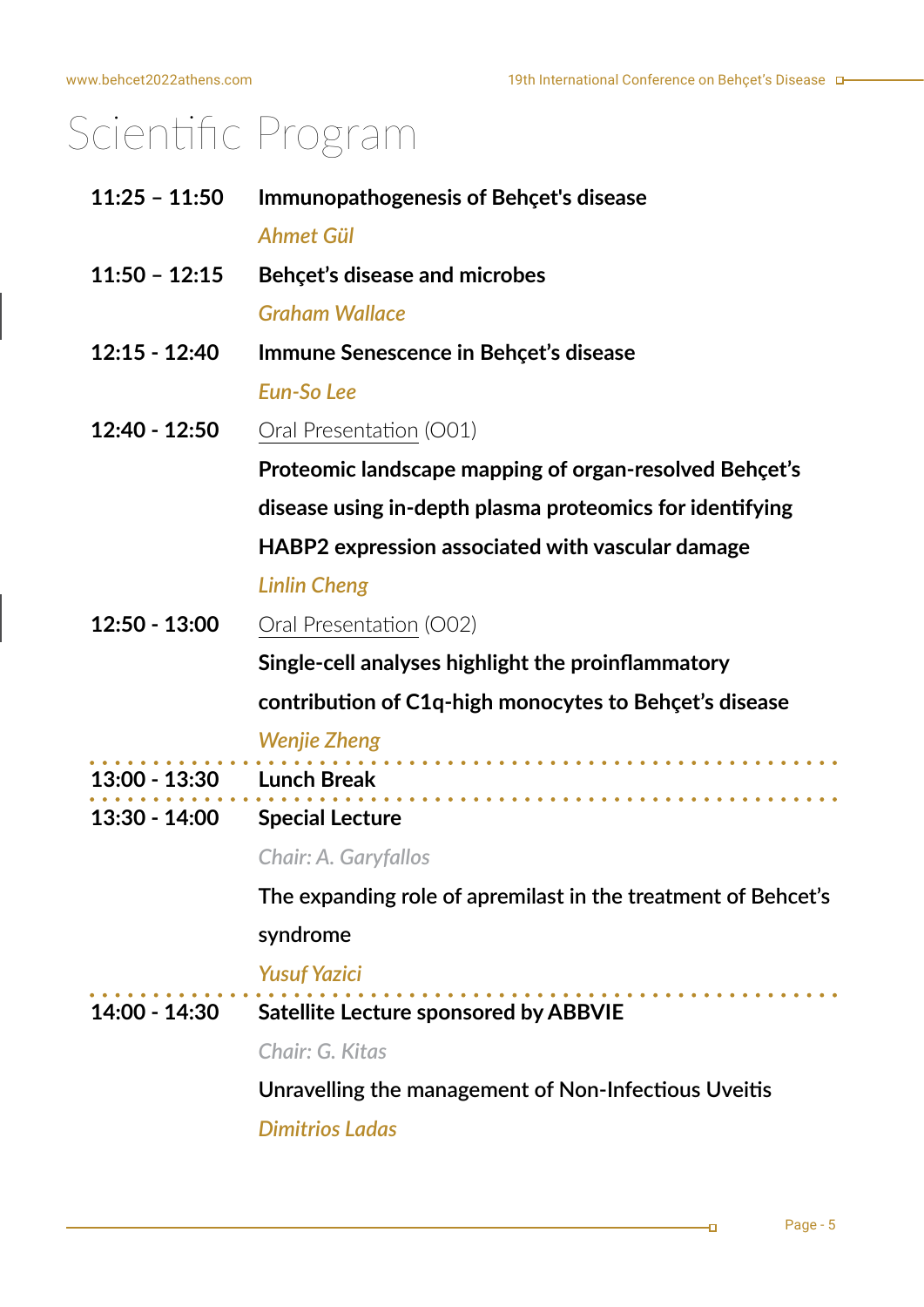[19th International Conference on Behçet's Disease](https://www.behcet2020athens.com/)

# Scientific Program

| 14:30 - 15:30   | <b>Poster Tour 1 - Basic Science, Genetics and Epidemiology</b> |
|-----------------|-----------------------------------------------------------------|
|                 | Chairs: V. Kaklamani, A. Fanouriakis                            |
| $15:30 - 17:30$ | <b>SESSION 2 - Difficult to Treat Behçet's Disease</b>          |
|                 | Chairs: I. Koné-Paut, N. Markomichelakis, H. Direskeneli        |
| $15:30 - 16:10$ | Ocular Behçet's                                                 |
|                 | Case Presentation (5')                                          |
|                 | <b>Dimitrios Ladas</b>                                          |
|                 | Case Discussion and review (20')                                |
|                 | <b>Ilknur Tugal-Tutkun</b>                                      |
|                 | External comments (8')                                          |
|                 | <b>Lothar Krause</b>                                            |
|                 | Discussion (7') - Audience                                      |
| $16:10 - 16:50$ | Vascular Behçet's                                               |
|                 | Case Presentation (5')                                          |
|                 | <b>Adrien Mirouse</b>                                           |
|                 | Case Discussion and review (20')                                |
|                 | <b>David Saadoun</b>                                            |
|                 | External comments (8')                                          |
|                 | <b>Emire Seyahi</b>                                             |
|                 | Discussion (7') - Audience                                      |
| $16:50 - 17:30$ | Juvenile Behçet's                                               |
|                 | Case Presentation (5')                                          |
|                 | <b>Lampros Fotis</b>                                            |
|                 | Case Discussion and review (20')                                |
|                 | <b>Paul Brogan</b>                                              |
|                 |                                                                 |

 $\Box$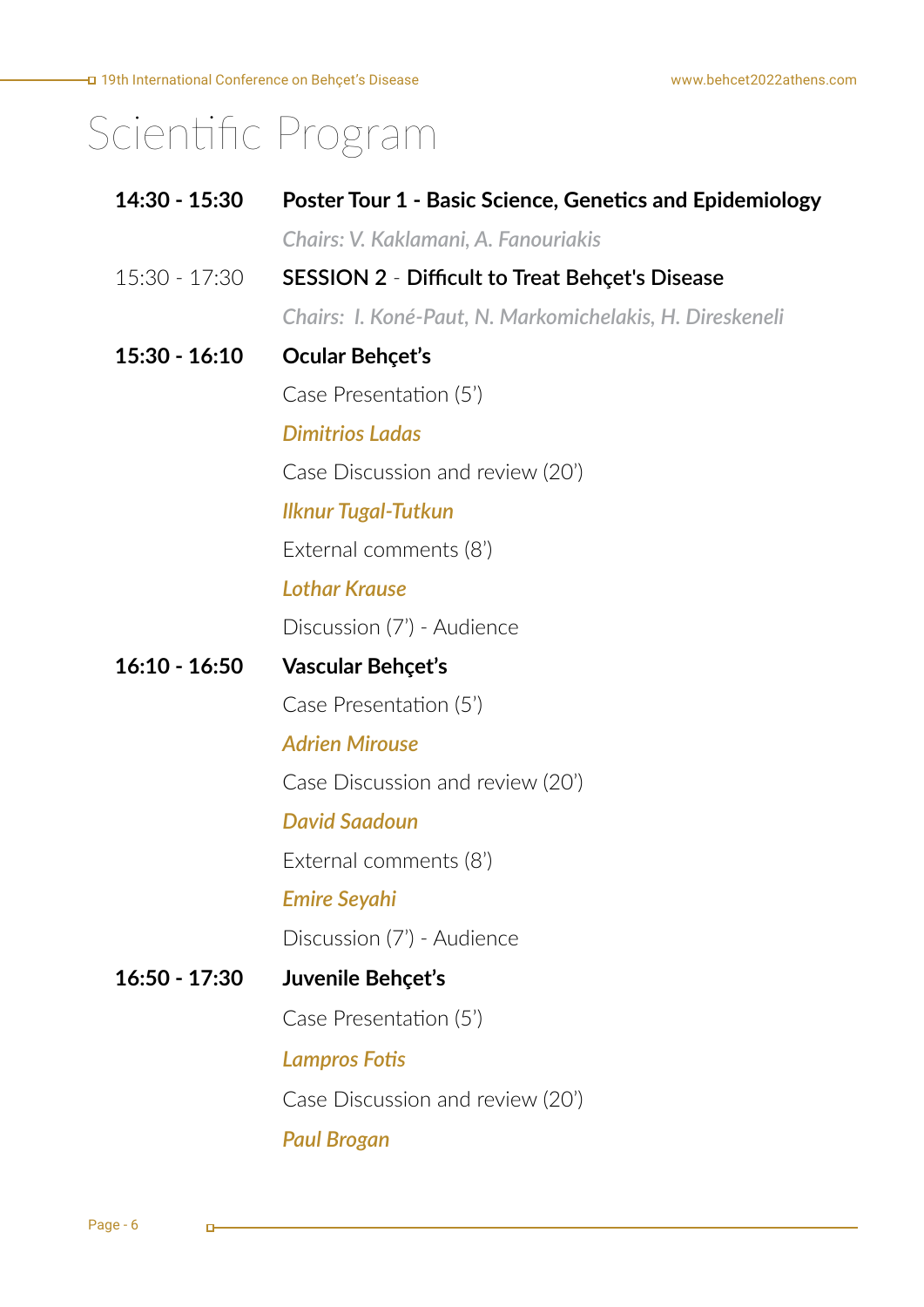External comments (8')

### *Aristeidis Vaiopoulos*

Discussion (7') - Audience

**17:30 - 18:15 Special Lecture**

#### *Chair: H. Yazici*

**Reproducible and useful research on risk factors and** 

#### **treatments**

#### *John Ioannidis*

**19:00 Official Welcome Reception**

National & Kapodistrian University of Athens History Museum

5, Tholou street Plaka, Acropolis of Athens

### Day 2 Thursday 7th of July 2022

| $08:30 - 10:30$ | SESSION 3 - Genetics and Epidemiology : Is it all in the genes? |
|-----------------|-----------------------------------------------------------------|
|                 | Chairs: G. Wallace, A. Mahr                                     |
| $08:30 - 08:50$ | Shared genetic findings between canker sores, PFAPA and         |
|                 | <b>Behcet's disease</b>                                         |
|                 | <b>Kalpana Manthiram</b>                                        |
| $08:50 - 09:10$ | Behçet's disease and primary immunodeficiencies:                |
|                 | differences and similarities?                                   |
|                 | Petrus Martin Van Hagen                                         |
| $09:10 - 09:30$ | Epidemiology of Behçet's disease                                |
|                 | <b>Andreas Altenburg</b>                                        |

łп,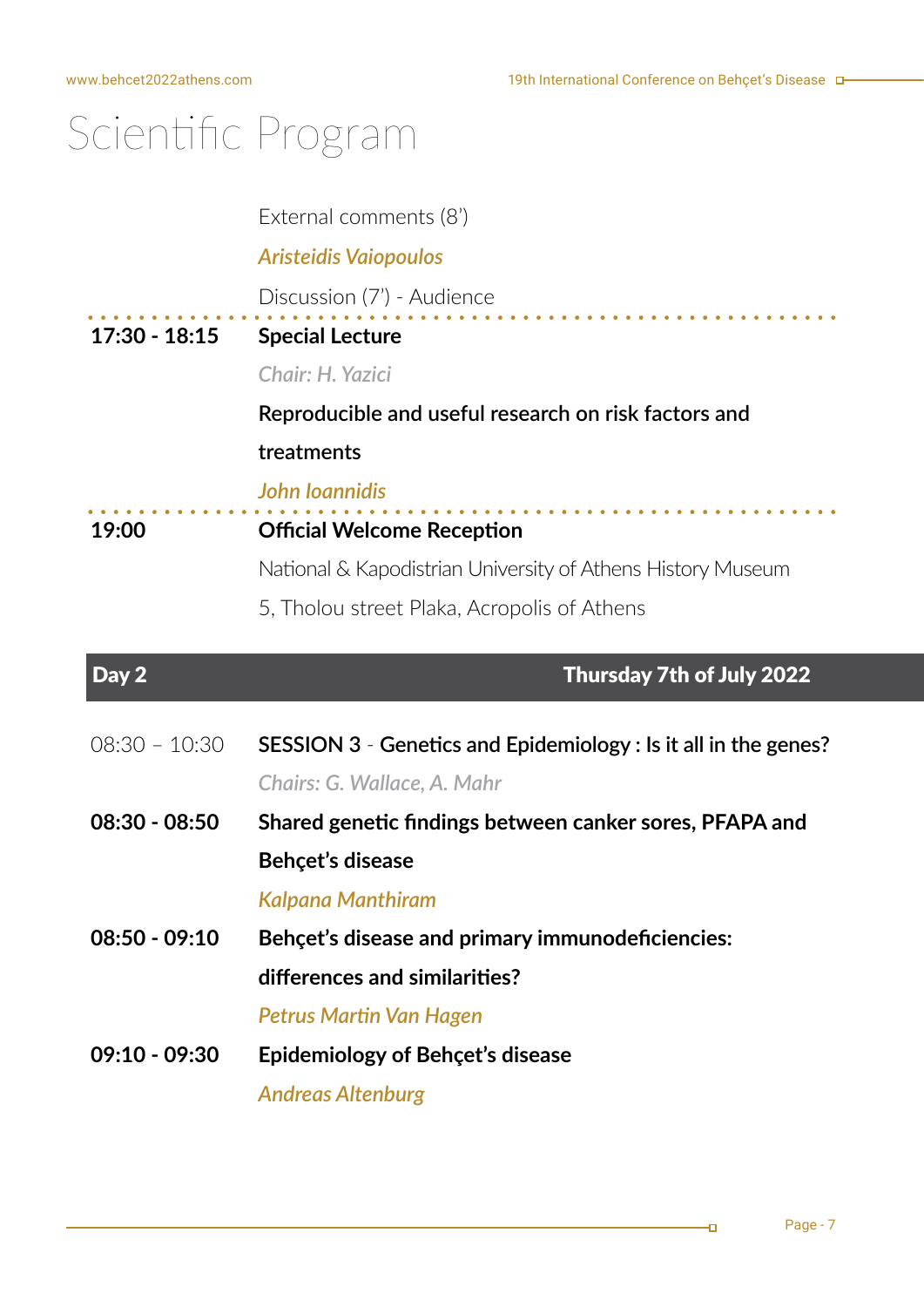| $09:30 - 09:50$ | Differential clinical presentation of Behçet's disease in non-  |
|-----------------|-----------------------------------------------------------------|
|                 | endemic and endemic areas                                       |
|                 | Luca Cantarini                                                  |
| $09:50 - 10:10$ | HLA-B51 and ERAP in Behçet's disease                            |
|                 | <b>Farhad Shahram</b>                                           |
| $10:10 - 10:20$ | Oral Presentation (O03)                                         |
|                 | A genetically and immunologically discernable BD endotype       |
|                 | entails HLA class I- restricted oligoclonal CD8 effector T cell |
|                 | expansions                                                      |
|                 | <b>Johannes Nowatzky</b>                                        |
| $10:20 - 10:30$ | Oral Presentation (O04)                                         |
|                 | Sex-specific analysis in Behçet's disease reveals higher        |
|                 | genetic risk in male patients                                   |
|                 |                                                                 |
|                 | <b>Amr Sawalha</b>                                              |
| 10:30 - 10:50   | Coffee and tea break                                            |
| $10:50 - 12:10$ | <b>SESSION 4 - Difficult to Treat Behçet's Disease</b>          |
|                 | <b>Chairs: M. Schirmer, A. Stratigos</b>                        |
| $10:50 - 11:30$ | Neuro-Behçet's                                                  |
|                 | Case Presentation (5')                                          |
|                 | <b>Dimitrios Papadopoulos</b>                                   |
|                 | Case Discussion and review (20')                                |
|                 | <b>Aksel Siva</b>                                               |
|                 | External comments (8')                                          |
|                 | <b>Ugur Uygunoglu</b>                                           |
|                 | Discussion (7') - Audience                                      |

Page - 8

 $\Box$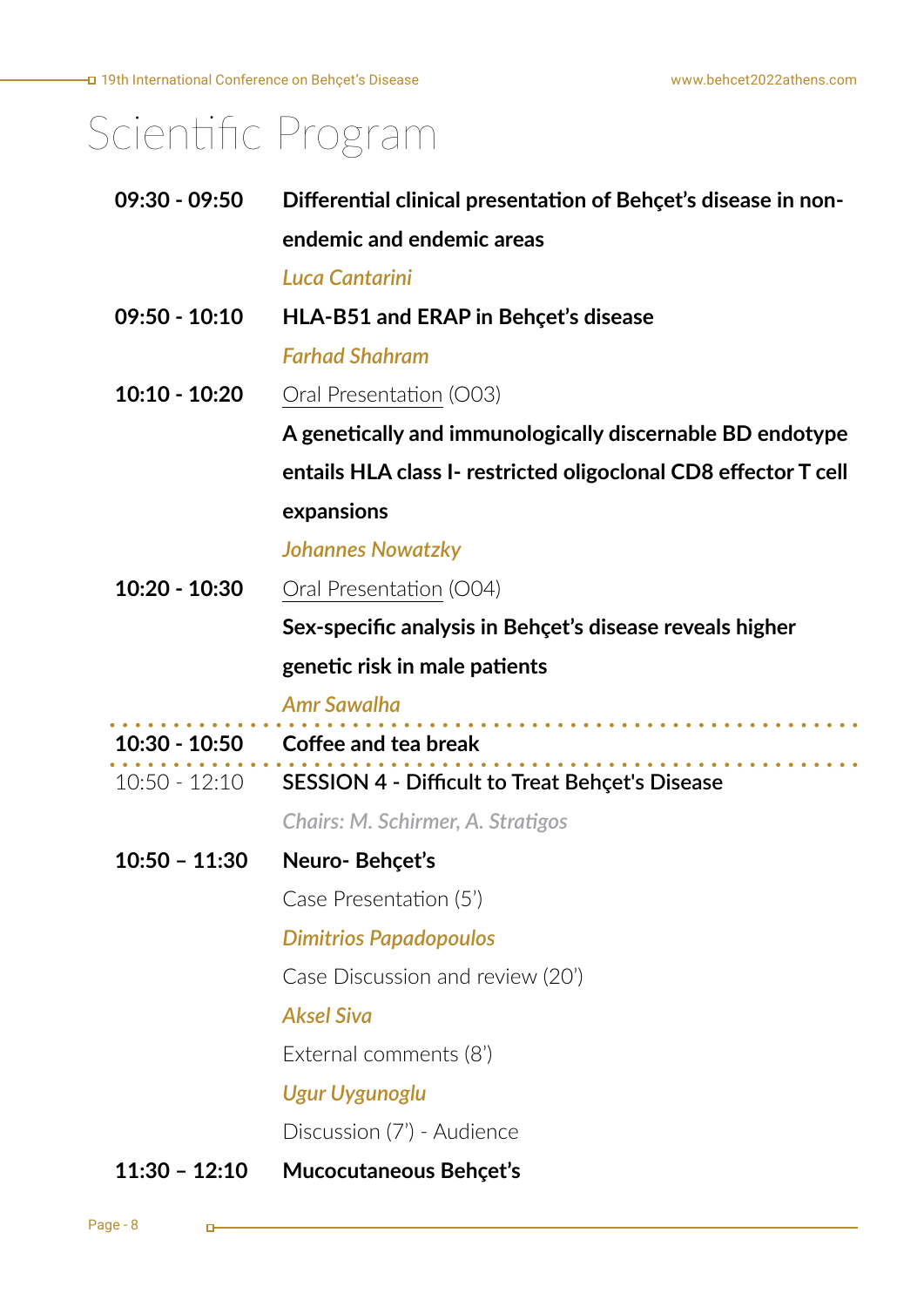Case Presentation (5')  *Cansu Burcin Bozca* Case Discussion and review (20') *Erkan Alpsoy*  External comments (8') *Sara Trevisini*  Discussion (7') - Audience 12:10 - 13:00 **SESSION 5** - **Challenges in Diagnosis**   *Chairs: M. Tektonidou, G. Vaiopoulos* **12:10 - 12:35 What is not Behçet disease?**   *Hasan Yazici*  **12:35 - 13:00 Recent advances for the diagnosis in Behçet disease**   *Haner Direskeneli*  13:00 - 14:30 **Satellite Symposium & Lunch Sponsored by NOVARTIS**  *Chair: P. Sfikakis* **13:00 - 13:30 Autoinflammation today: An ubiquitous pathogenetic mechanism**  *Jeroen Van der Hilst* **13:30 - 14:00 FMF and Behcet disease: more than just an association?**  *Ahmet Gül* **14:00 – 14:30 IL-1β inhibition in FMF: clinical outcomes and expectations**  *Eldad Ben Chetrit* **14:30 - 15:30 Poster Tour 2 – Clinical Aspects**  *Chairs: M. Manoussakis, T. Taktak*

łп,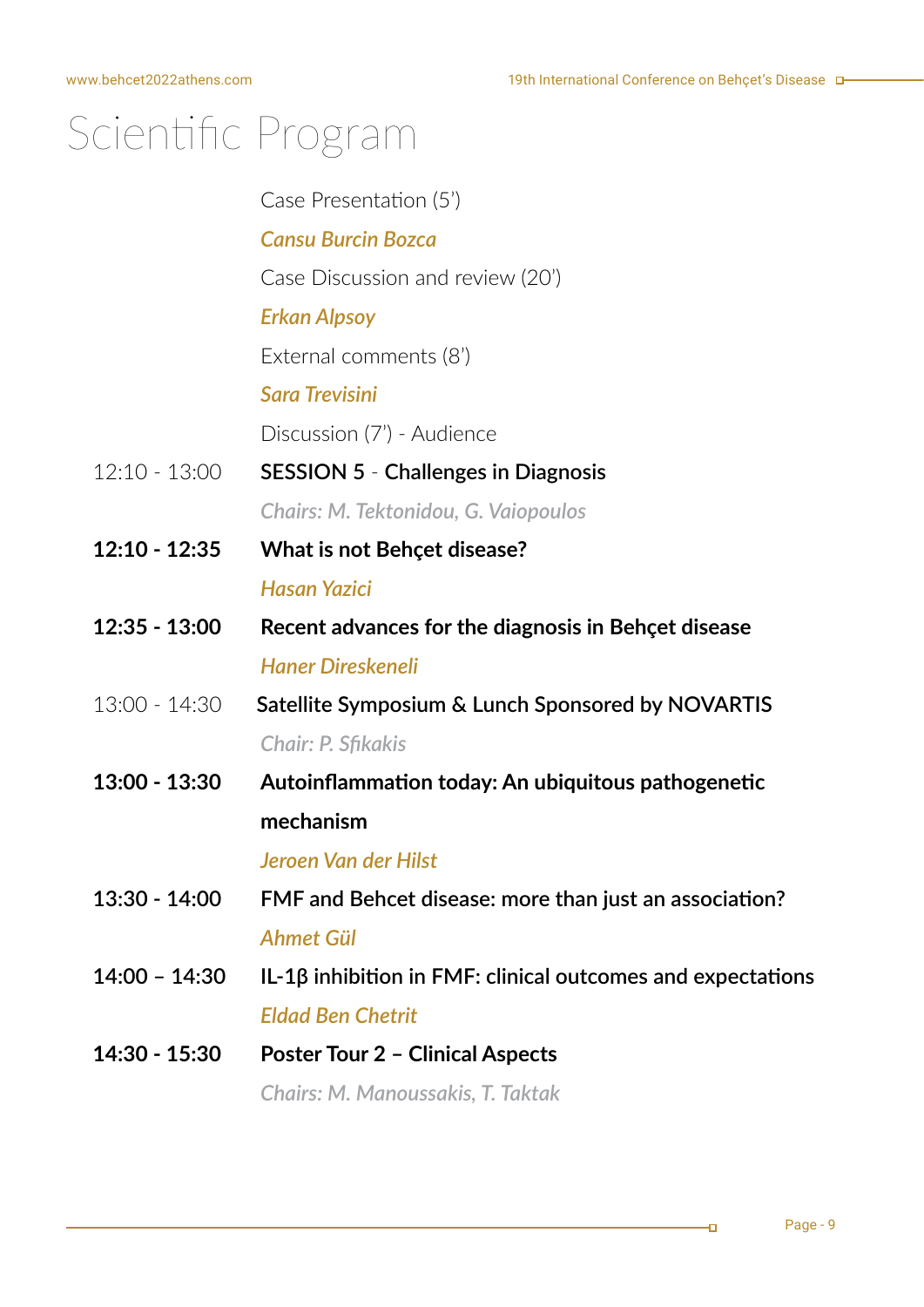[www.behcet2022athens.com](https://www.behcet2020athens.com/)

# Scientific Program

| $15:30 - 17:20$ | SESSION 6 - Treatment - WIN (what is new)                       |
|-----------------|-----------------------------------------------------------------|
|                 | Chairs: D. Boumpas, P.M. Van Hagen                              |
| $15:30 - 16:00$ | Year in Review - WIN                                            |
|                 | <b>Vedat Hamuryudan</b>                                         |
| $16:00 - 16:30$ | Biologics and small molecules beyond anti-TNF                   |
|                 | <b>Yusuf Yazici</b>                                             |
| $16:30 - 16:50$ | Adamantiades - Behçet's disease in the context of the           |
|                 | <b>European Reference Networks for Rare Diseases - A chance</b> |
|                 | for Harmonization of Old Effective and New Treatments           |
|                 | <b>Christos C. Zouboulis</b>                                    |
| $16:50 - 17:00$ | Development of Japanese Guidelines for the Treatment of         |
|                 | <b>Ocular Behçet's Disease</b>                                  |
|                 | Masaki Takeuchi                                                 |
| $17:00 - 17:10$ | Oral Presentation (O05)                                         |
|                 | A therapy strategy to combat immunosenescence of                |
|                 | Behçet's disease                                                |
|                 | <b>Heera Lee</b>                                                |
| $17:10 - 17:20$ | Oral Presentation (O06)                                         |
|                 | BioBehçet's: Optimal utilisation of biologic drugs in Behçet's  |
|                 | Disease: a randomised controlled trial of infliximab vs alpha   |
|                 | interferon, with genotyping and metabolomic profiling,          |
|                 | towards a stratified medicines approach to treatment            |
|                 | <b>Robert Moots</b>                                             |
| 17:20 – 17:30   | <b>Coffee Break</b>                                             |
|                 | 17:30 - 18:30 GENERAL ASSEMBLY                                  |
|                 |                                                                 |

 $\Box$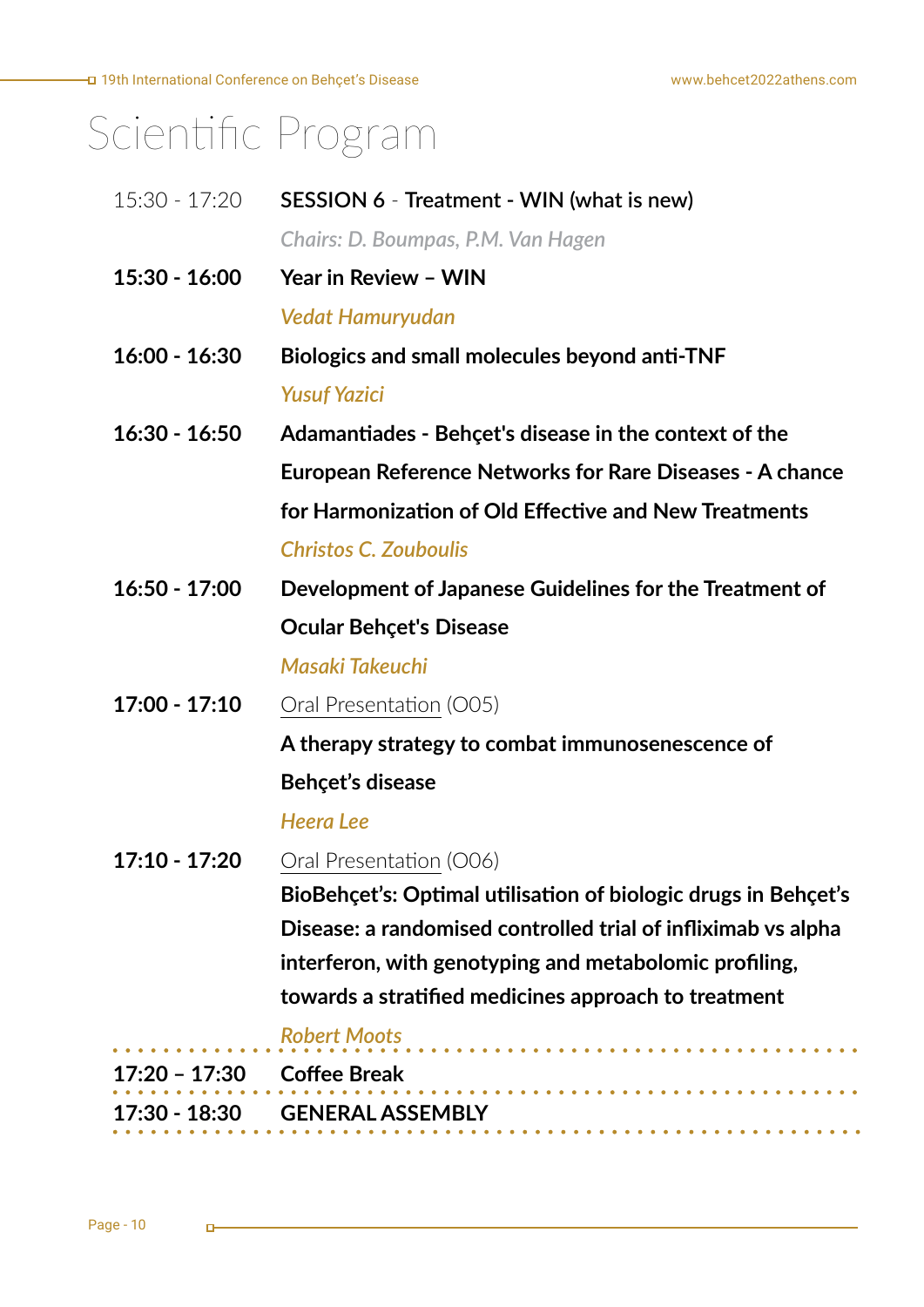### Day 3 Friday 8th of July 2022

| $08:00 - 09:00$            | <b>Poster Tour 3 - Outcome Measures and Treatment Aspects</b> |
|----------------------------|---------------------------------------------------------------|
|                            | Chairs: K. Laskari, E. Seyahi                                 |
| 09:00 - 09:30 Coffee Break |                                                               |
| $09:30 - 10:15$            | <b>Keynote Lecture</b>                                        |
|                            | Chairs: A. Tzioufas, D. Vassilopoulos                         |
|                            | The journey of TNF blockade                                   |
|                            | <b>George Kollias</b>                                         |
| $10:15 - 12:15$            | <b>SPECIAL SESSION - Towards A Treat-To-Target Strategy</b>   |
|                            | Chairs: A. Gül, G. Fragoulis, P. Sfikakis                     |
| $10:15 - 10:35$            | Treat to target in pleomorphic diseases – the lupus paradigm  |
|                            | <b>George Bertsias</b>                                        |
| $10:35 - 10:55$            | <b>Measuring Behcet's disease activity</b>                    |
|                            | <b>Gonca Mumcu</b>                                            |
| $10:55 - 11:15$            | <b>OMERACT - standardization of outcome measures</b>          |
|                            | Gülen Hatemi                                                  |
| $11:15 - 11:35$            | Therapeutic targets in Behçet's disease                       |
|                            | Jan van Laar                                                  |
| $11:35 - 11:55$            | Targeting remission in ocular manifestations                  |
|                            | in Behçet's disease                                           |
|                            | Bahram Bodaghi                                                |
| $11.55 - 12.15$            | Implementing treat to target in treatment recommendations     |
|                            | and discussion                                                |
|                            | <b>Petros Sfikakis &amp; Audience</b>                         |
| $12:15 - 12.30$            | <b>Closing remarks</b>                                        |
|                            | Dorian Haskard, Michael Schirmer, Petros Sfikakis             |
| $12:30 - 13:30$            | <b>Executive Committee Meeting*</b>                           |
| *Invited Event             |                                                               |

нþ,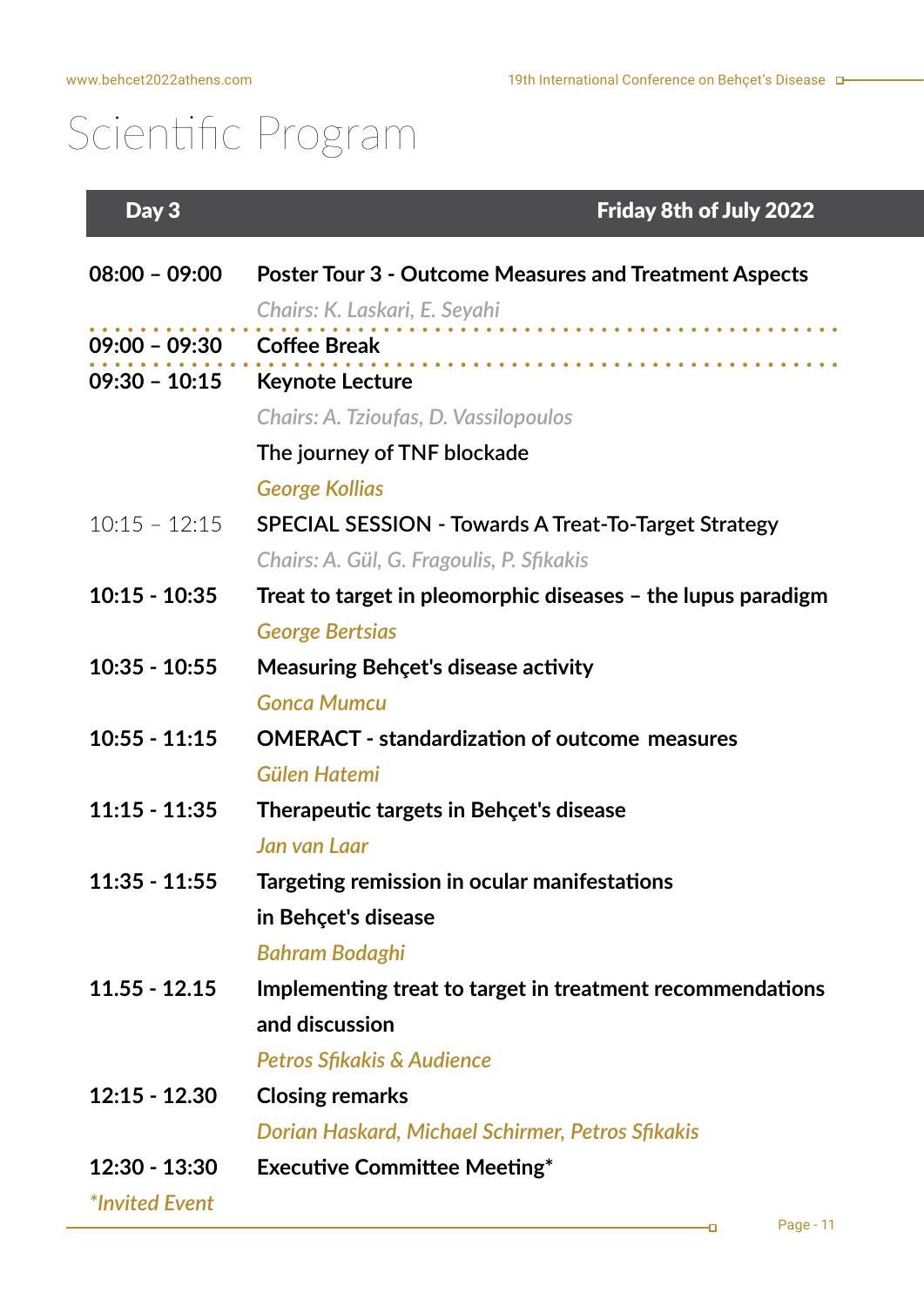→ [19th International Conference on Behçet's Disease](https://www.behcet2020athens.com/)

# Virtual Program

| 13:00 - 14:40   | <b>SESSION 1 Treatment Aspects</b>                             |
|-----------------|----------------------------------------------------------------|
|                 | Chairs: J. Sota, K. Chatzidionysiou, P. Theodosiadis           |
| 13:00 - 13:40   | Difficult to treat Behçet's Disease: Gastrointestinal Behçet's |
|                 | Case Presentation (5')                                         |
|                 | <b>Yohei Kirino</b>                                            |
|                 | Case Discussion and review (20')                               |
|                 | <b>Jae Hee Cheon</b>                                           |
|                 | External comments (8')                                         |
|                 | <b>Mitsuhiro Takeno</b>                                        |
|                 | Discussion (7') - Audience                                     |
| 13:40 - 14:20   | Non-infectious uveitis: advances in treatment                  |
| 13:40 - 13:55   | <b>Role of TNF inhibitors</b>                                  |
|                 | Rola N. Hamam                                                  |
| $13:55 - 14:05$ | <b>IL-1 inhibitors TAB</b>                                     |
|                 | Katerina Laskari                                               |
| 14:05 - 14:20   | IL-6 inhibitors, IL-23/IL-17 inhibitors, JAK                   |
|                 | Claudia Fabiani                                                |
| 14:20 - 14:40   | Adherence to treatment in Behçet's disease:                    |
|                 | a multifaceted issue                                           |
|                 | Rosaria Talarico                                               |
| 14:40 - 15:05   | <b>Special Lecture 1</b>                                       |
|                 | <b>Chair: P. Trontzas</b>                                      |
|                 | The management of ANCA systemic vasculitis: What has           |
|                 | changed in the last 10 years                                   |
|                 | <b>Dimitrios Vassilopoulos</b>                                 |
|                 |                                                                |

 $\Box$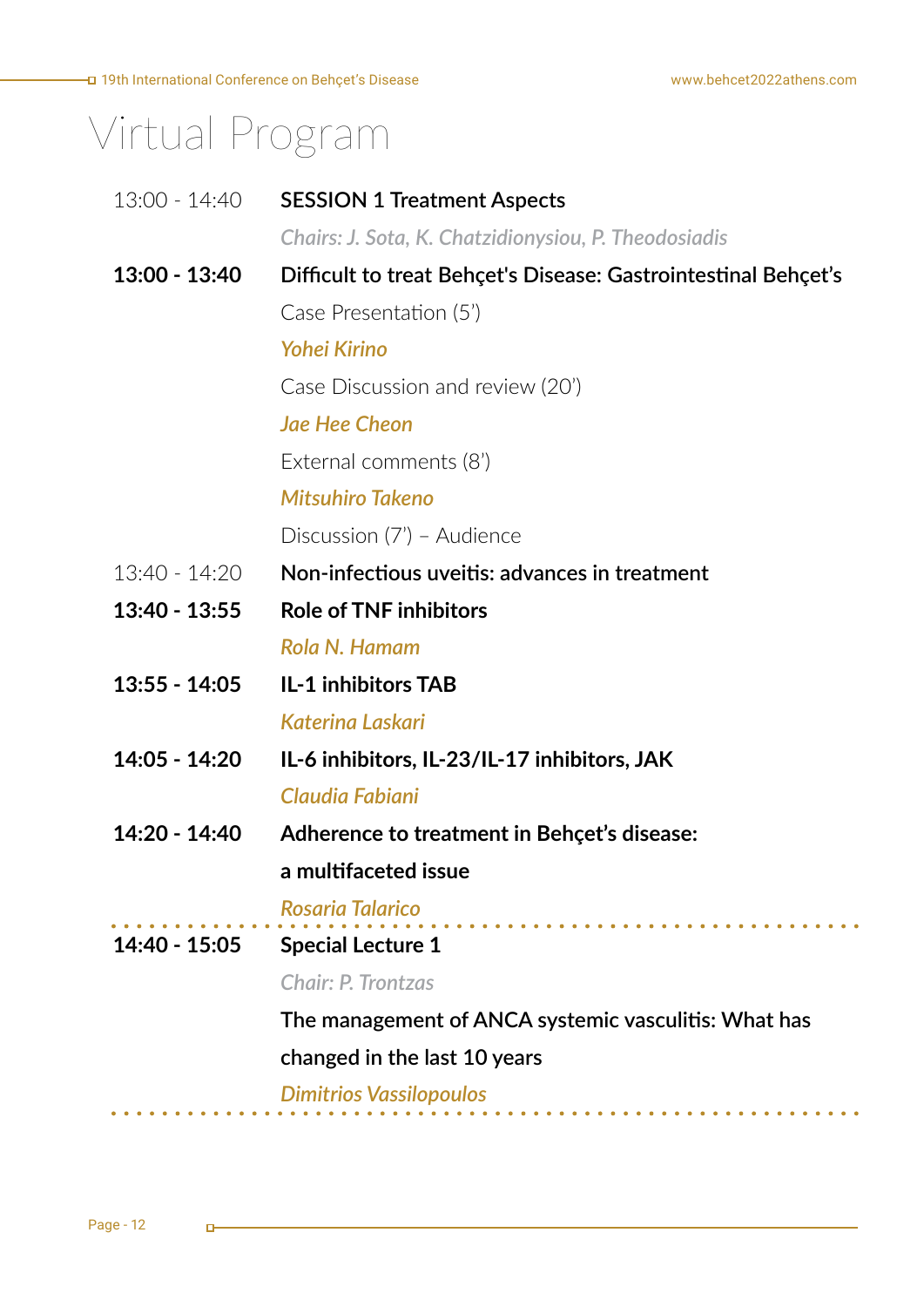## Virtual Program

| $15:05 - 16:05$ | <b>SESSION 2 Pathogenetic Aspects</b>                            |
|-----------------|------------------------------------------------------------------|
|                 | Chairs: C. Mavragani, S. Ugurlu                                  |
| $15:05 - 15:25$ | <b>Biomarkers in Behçet's disease</b>                            |
|                 | <b>Kamel Hamzaoui</b>                                            |
| $15:25 - 15:45$ | Current aspects of molecular background and treatment of         |
|                 | ocular Behçet's disease                                          |
|                 | <b>Quan Dong Nguyen</b>                                          |
| $15:45 - 16:05$ | <b>Omics in Behçet's disease</b>                                 |
|                 | <b>Nikolaos Vlachogiannis</b>                                    |
| $16:05 - 16:25$ | <b>Special Lecture 2</b>                                         |
|                 | Chair: G. Fragoulis                                              |
|                 | Bibliometric and altmetric analysis of publications in the field |
|                 | of Behçet's disease                                              |
|                 | Armen Gasparyan & Olena Zimba                                    |
| $16:25 - 17:45$ | <b>SESSION 3 Clinical Aspects</b>                                |
|                 | Chairs: P. Murray, L. Serpa Pinto, E. Silvestri                  |
| $16:25 - 16:45$ | Covid-19 in patients with Behçet's disease                       |
|                 | <b>Farida Fortune</b>                                            |
| $16:45 - 17:05$ | Behçet's disease and pregnancy                                   |
|                 | <b>Eldad Ben Chetrit</b>                                         |
| $17:05 - 17:25$ | Cardiac involvement in Behçet's disease                          |
|                 | <b>Samar Tharwat</b>                                             |
| $17:25 - 17:45$ | Behçet's disease in Iran                                         |
|                 | Seyedeh Tahereh Faezi                                            |
|                 | 17:45 - 18:00 Special Lecture 3                                  |
|                 | Chair: D. Haskard                                                |
|                 | Colorful history of the International Conferences on Behçet's    |
|                 | disease from Rome to Athens                                      |
|                 | <b>Nihat Dilsen</b>                                              |
|                 |                                                                  |

÷о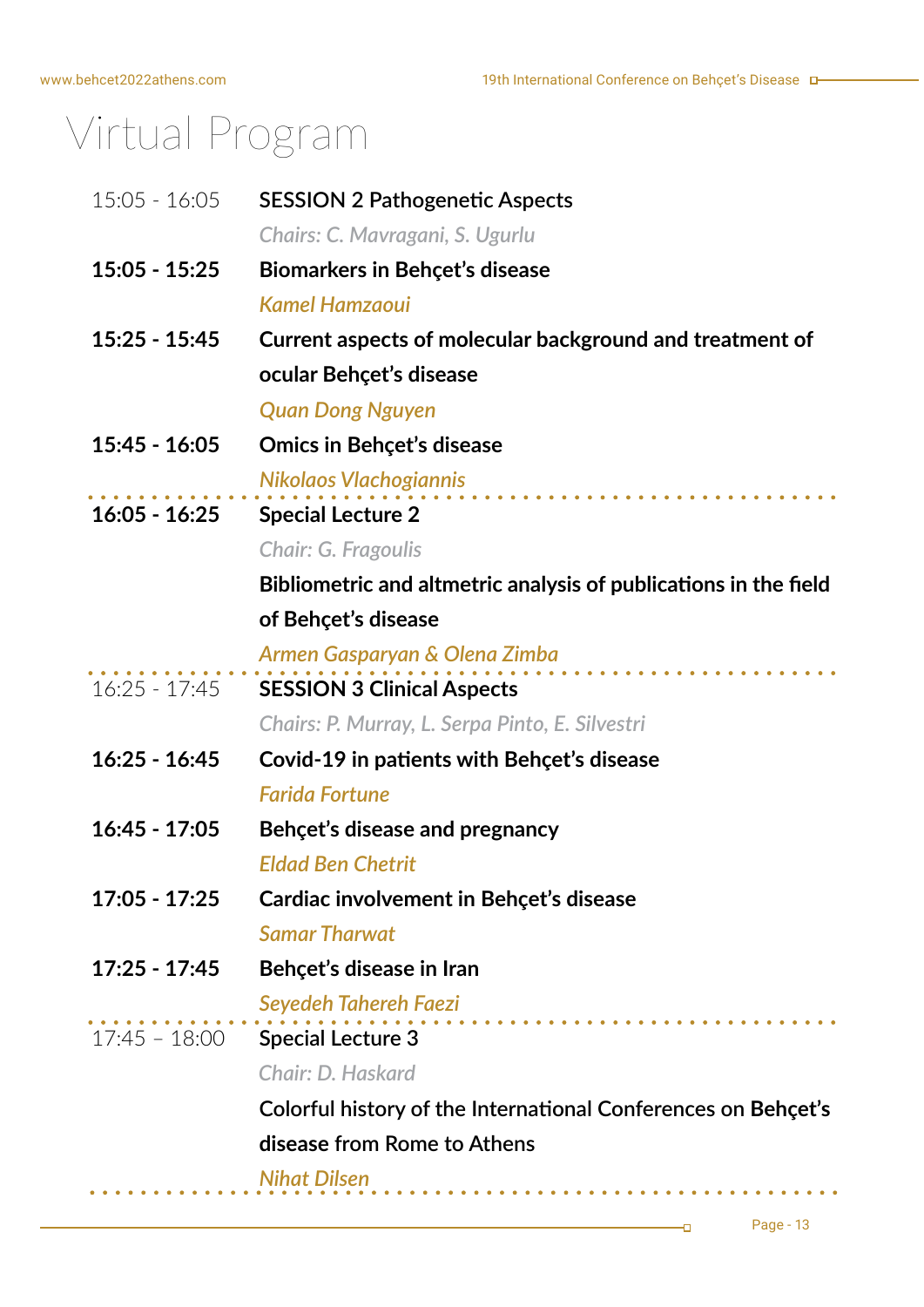## Key information

#### **Conference Dates**

July 6 – 8, 2022 (Wednesday to Friday)

#### **Venue**

Royal Olympic Hotel 28-34 Ath. Diakou Str. 117 43, Athens, GREECE www.royalolympic.com

#### **Language**

The official language of the Conference is English.

#### **Internet broadcasting platform**

For participants who will not attend with physical presence, a special platform will be live at www.behcet2022athens.com for virtual attendance.

#### **Certificate**

A certificate of participation will be sent electronically to all participants, at the end of the conference.

#### **Conference Secretariat & Travel Agency**



Mrs. Katerina Monanterou  $Tel + 30 211 1871259$ www.behcet2022athens.com www.herakliotravel.gr www.htravelgroup.com

welcome@behcet2022athens.com registration@behcet2022athens.com sponsors@behcet2022athens.com book@behcet2022athens.com abstracts@behcet2022athens.com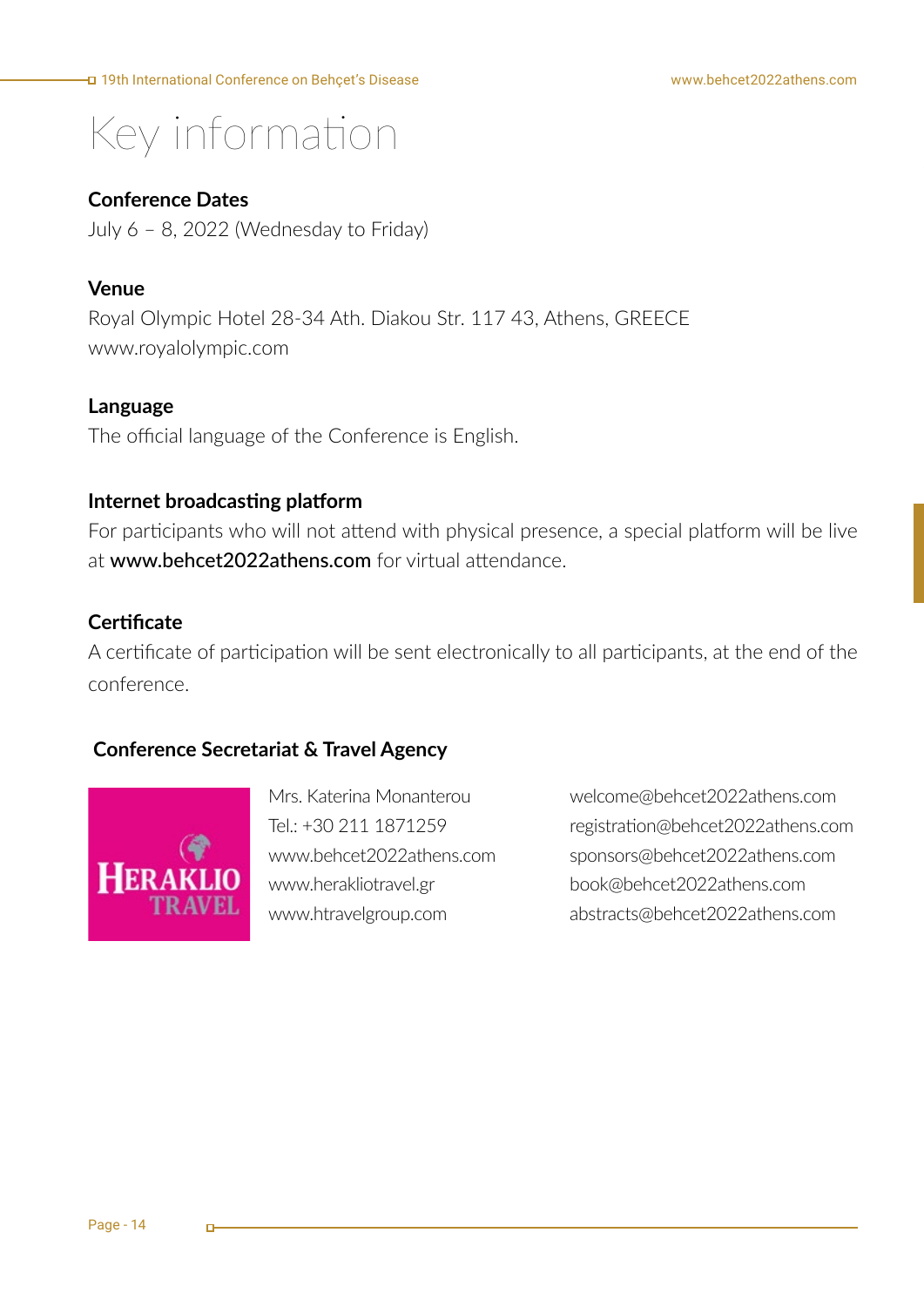

### **Royal Olympic Hotel**

This international hotel, situated in the heart of Athens and its historic centre, is located near The Temple of Zeus, The Acropolis, The Hadrian's Gate, The Marble Stadium and is in front of the National Garden. The Royal Olympic Hotel is next to the Plaka, the oldest neighborhood of Athens in the shadow of the Acropolis. A myriad of ancient sites, historical buildings, and cultural areas, including the Acropolis, Plaka and Psirri Area, and the Archaeological Museum, are within close proximity. The modern rooms are designed with a notable Mediterranean theme that uses soft colors to promote a relaxed feeling.

The Roof Garden Restaurant – Bar, a new addition, offers the ultimate dinning and wining experience in front of the most spectacular view in Athens. The famous chef will be delighted to guide you through the secret paths of Greek cuisine while enjoying an unforgettable view. Royal Olympic is one of the best equipped conference hotels in Athens, offering 18 recently renovated meeting rooms. They are all flooded with natural light, while each of them has its own distinctive character and unique decoration. An ultra-high speed (optic fibres) Wi-Fi connection is available throughout the hotel complimentary, since it is of great importance and a key issue in successful business. The unique location of the hotel in the heart of historical Athens and the unique privilege to enjoy the breathtaking view during a conference break will make a huge difference, leading to a most memorable business meeting or incentive trip!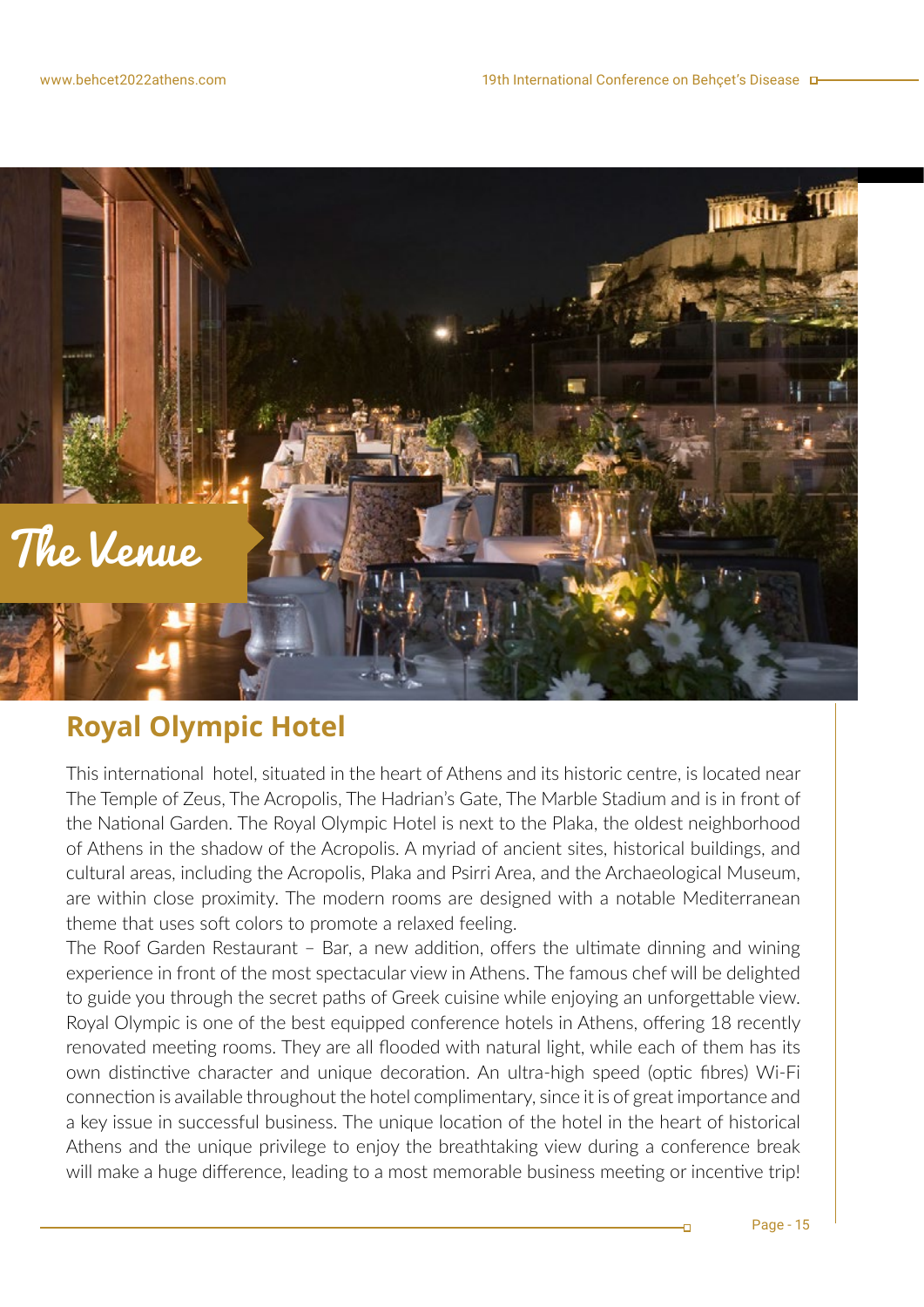CAbout Athens

Athens is the historical capital of Europe, with a long history, dating from the first settlement in the Neolithic age. In 1834, it became the capital of the modern Greek state and in two centuries since it has become an attractive modern metropolis with unrivalled charm. Athens dominates the Attica region and is one of the world's oldest cities, with its recorded history spanning.A large part of the town's historic centre has been converted into a 3-kilometre pedestrian zone.The historic centre is an open-air museum, yet the city's cultural and social life takes place amid these ancient landmarks, merging past and present.

The magnificent Acropolis rises above the sprawling metropolis and has stood witness to the city's many transformations.The heart of ancient Athens was the Agora, the lively, crowded focal point of administrative, commercial, political and social activity.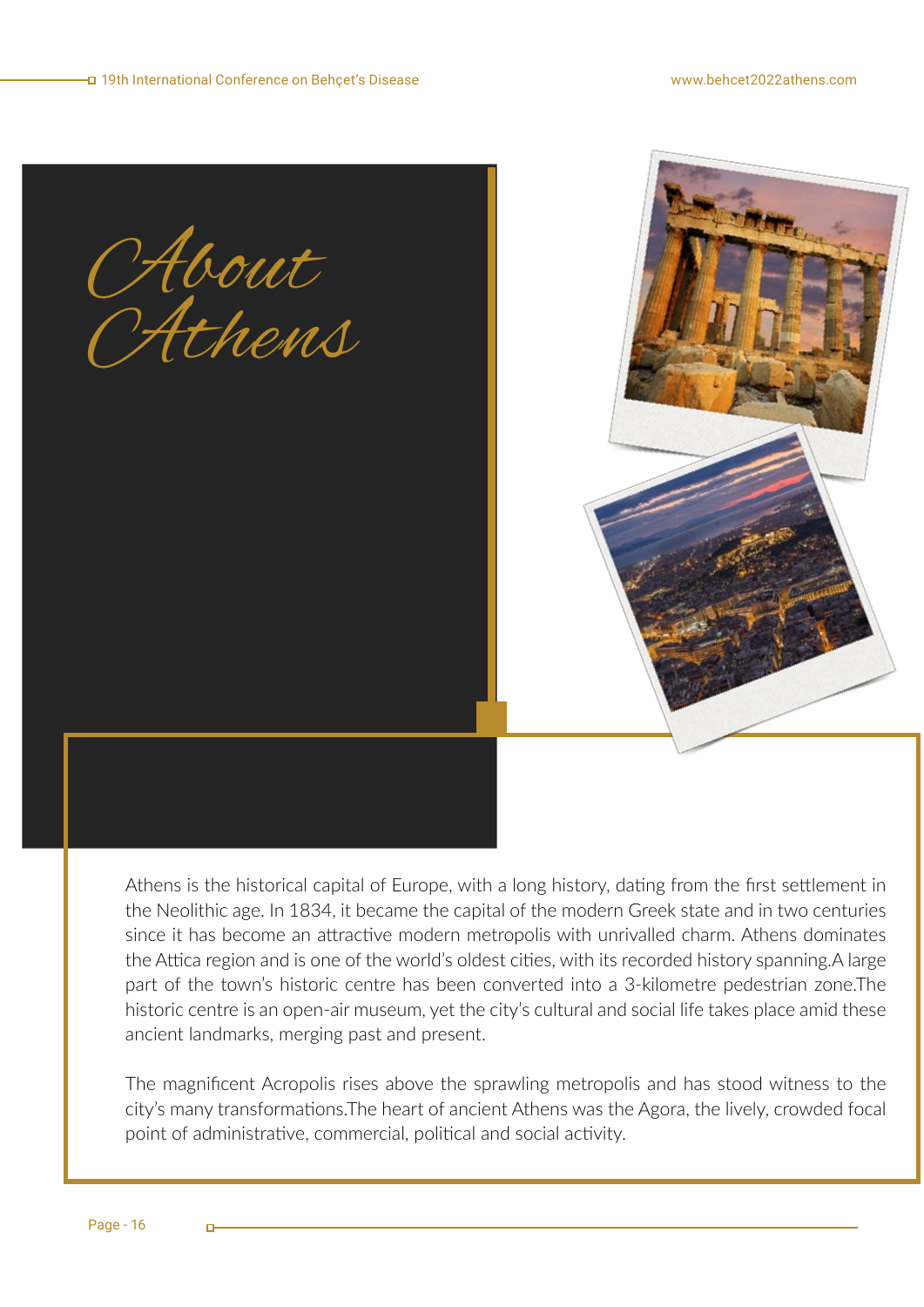### **A**

#### Erkan Alpsoy

Professor, Department of Dermatology, Akdeniz University School of Medicine, Turkey

#### Andreas Altenburg

Faculty member, Departments of Dermatology, Venereology, Allergology and Immunology, Dessau Medical Center, Brandenburg Medical School Theodor Fontane and Faculty of Health Sciences Brandenburg, Dessau, Germany



#### Eldad Ben Chetrit

Professor of Medicine, former head, Rheumatology Unit, Hadassah-Hebrew University Medical Center, Jerusalem, Israel

#### George Bertsias

Associate Professor, University of Crete, Greece

#### Bahram Bodaghi

Chair & Professor of Ophthalmology, Sorbonne University, IHU FOReSIGHT, Pitié-Salpêtrière Hospital, Paris, France

#### Dimitrios T. Boumpas

Professor of Pathology-Rheumatology, Medical School, National Kapodistrian University of Athens, President of the Central Health Council (KESY), President of the Medical Society of Athens, Director of the 4th Pathological Clinic, General University Hospital of Athens "ATTIKON", Member of the Institute of Molecular Biology and Biotechnology, Heraklion Crete and Institute of Biomedical Research, Academy of Athens, Greece

#### Cansu Burcin Bozca

MD, Hitit Üniversitesi, Corum, Turkey

#### Paul Brogan

Professor of vasculitis and honorary consultant paediatric rheumatologist, Inflammation and rheumatology section University College great Ormond's Inst of child health, London, United Kingdom

### **C**

#### Luca Cantarini

Professor, Rheumatology Unit, University of Siena, Italy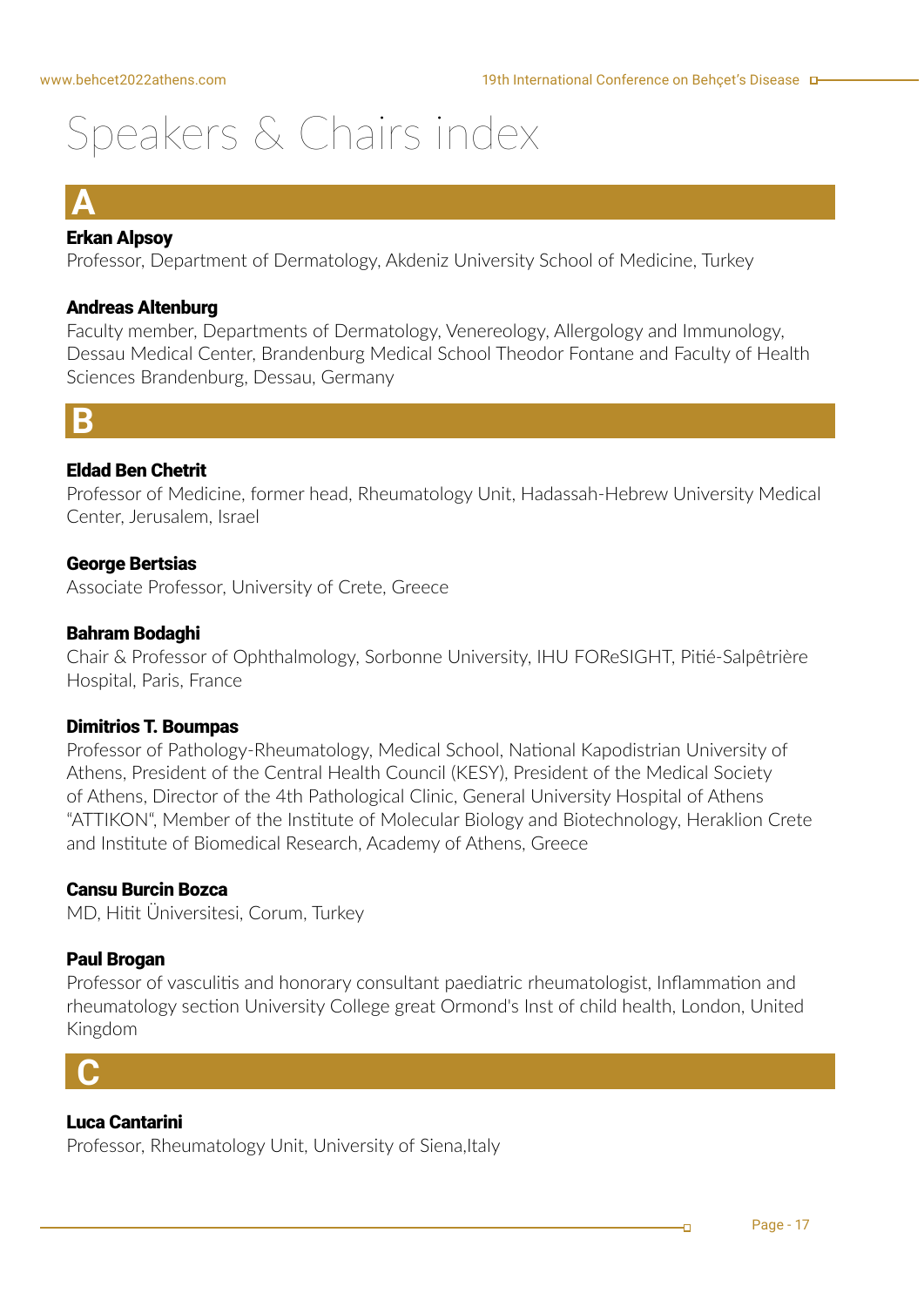#### Aikaterini Chatzidionysiou

Rheumatology Department at Karolinska University Hospital and at the Unit for Clinical Therapy Research, Inflammatory Diseases, at Karolinska Institute, Stockholm, Sweden

#### JaeHee Cheon

Professor, Department of Internal Medicine, Yonsei University College of Medicine, Seoul, Avison Biomedical Research Center, Severance Hospital, Seoul, Affiliate Faculty, POSTECH, Pohang, Korea

### **D**

#### Nihat Dilsen

Emeritus Professor of Internal Medicine, Rheumatology Division, Istanbul, Turkey

#### Haner Direskeneli

Professor, Marmara University, School of Medicine, Department of Internal Medicine, Division of Rheumatology, Istanbul, Turkey



#### Giacomo Emmi

Assistant Professor of Internal Medicina, Departement of Experimental and Clinical Medicine, University of Firenze, Firenze, Italy

### **F**

#### Claudia Fabiani

Ophthalmology Unit, University of Siena, Italy

#### Seyedeh Tahereh Faezi

Professor of Rheumatology, Rheumatology Research Center (RRC), Tehran University of Medical Sciences (TUMS), Shariati Hospital, Tehran, Iran

#### Antonis Fanouriakis

Assistant Professor, First Department of Propaedeutic Internal Medicine, National and Kapodistrian University, School of Medicine, Athens, Greece

#### Farida Fortune

Professor of Medicine in relation to Oral Health, Director of Centre Oral Biology and Regenerative Medicine, Director of London Bechet's Centre of Excellence, Queen Mary University of London and Barts Health Trust, United Kingdom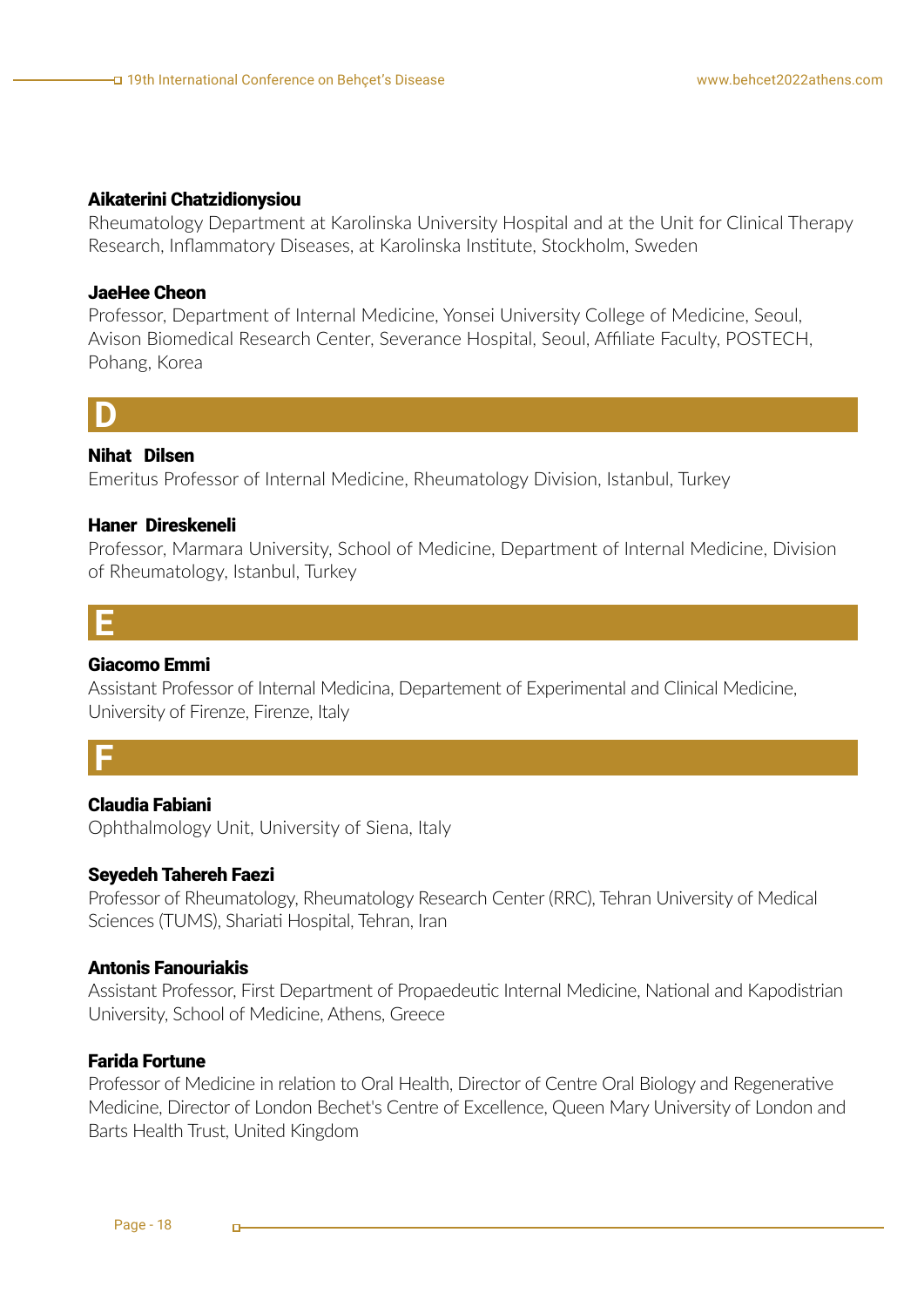#### Lampros Fotis

Pediatric Rheumatologist, Assistant Professor of Pediatrics, 3RD Department of Pediatrics, National and Kapodistrian University of Athens, Greece

#### Georgios Fragoulis

Rheumatologist, "Laiko" Hospital, Athens, Greece, Honorary research fellow Insitute of Infection, Immunity & Inflammation, University of Glasgow, Scotland

### **G**

#### Alexandros Garyfallos

Professor in Internal Medicine and Clinical Immunology, Aristotle University of Thessaloniki, Greece

#### Armen Yuri Gasparyan

Associate Professor of Medicine, Dudley Group NHS FT, Teaching Trust of University of Birmingham, United Kingdom

#### AhmetGül

Professor, Istanbul University Istanbul Faculty of Medicine, Department of Medicine, Division of Rheumatology, Istanbul, Turkey



#### Rola Hamam

Associate Professor of Ophthalmology, American University of Beirut, Beirut, Lebanon

#### Vedat Hamuryudan

Professor, Rheumatology, Istanbul University Cerrahpaşa, Istanbul, Turkey

#### Kamel Hamzaoui

Professor of Histology & Immunology: PhD, DSc, University of Tunis El Manar | FST · Department of Basic Sciences A. Medicine Faculty of Tunis, Tunisia

#### Dorian O. Haskard

Professor, DM FRCP FMedSci, National Heart and Lung Institute, Imperial College London, United Kingdom

#### Gülen Hatemi

**I**

Professor, Istanbul University Cerrahpaşa Medical School, Istanbul, Turkey

#### John Ioannidis

Professor of Medicine, of Epidemiology and Population Health and by courtesy, of Biomedical Data Science & Statistics, Stanford University, USA

łП,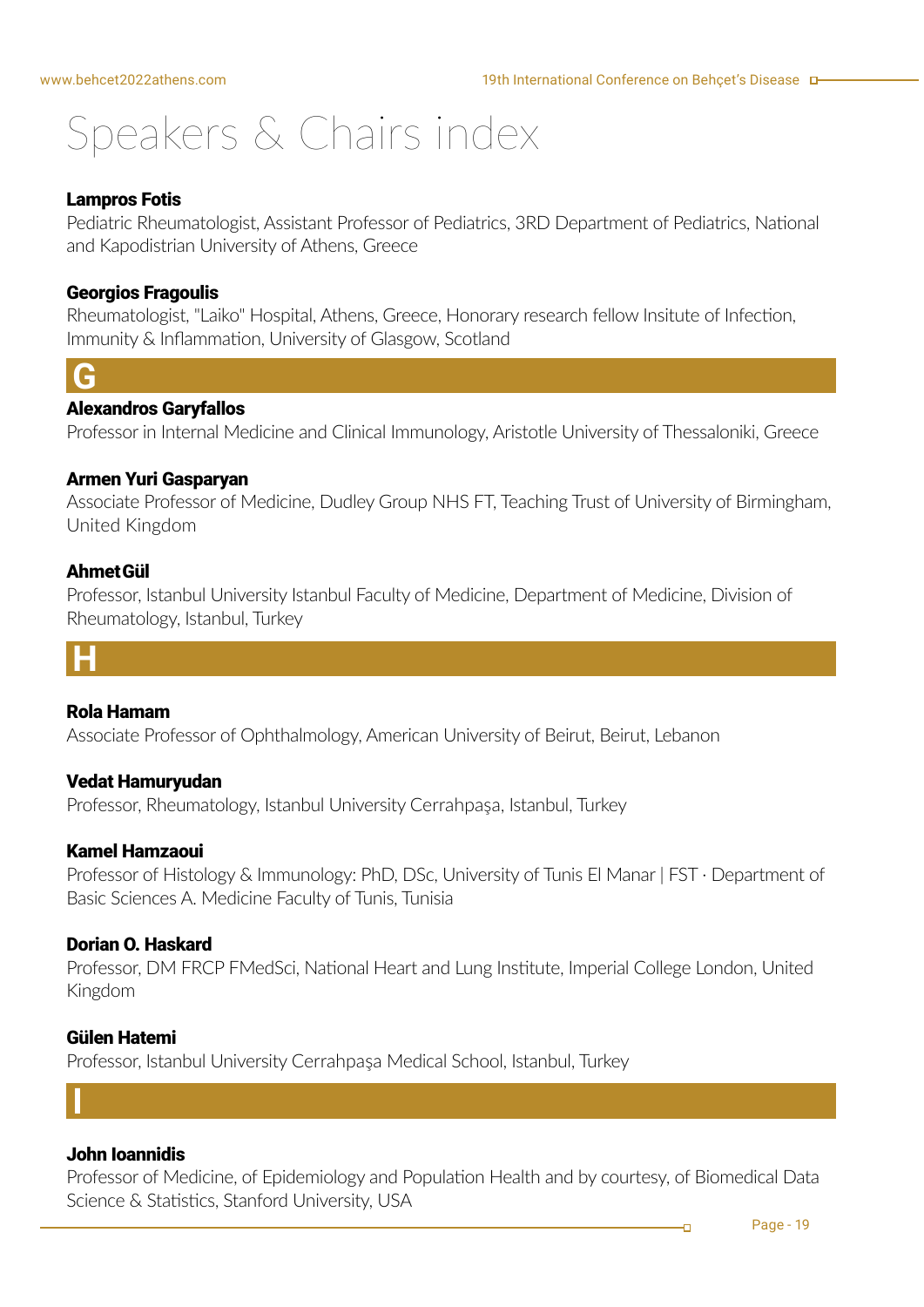### **K**

#### Virginia Kaklamani

Professor of Medicine, Leader, Breast Oncology Program, UT Health San Antonio MD Anderson Cancer Center, TX, USA

#### Phaedon Kaklamanis

Emeritus Professor of Internal Medicine, Rheumatologist, Athens, Greece

#### Yohei Kirino

Assistant Professor, Yokohama City University Graduate School of Medicine, Department of Stem Cell and Immune Regulation, Yokohama, Japan

#### George Kitas

Professor of Clinical Rheumatology, University of Manchester, United Kingdom. Director of Department of Rheumatology at "Hygeia" Hospital, Athens, Greece

#### George Kollias

BSRC 'Alexander Fleming' and Dept Physiology, Medical School, University of Athens, Greece

#### Isabelle Koné-Paut

Professor of Paediatric Rheumatology, CEREMAIA, Bicêtre Hospital, APHP, University of Paris Saclay, Le Kremlin Bicêtre, France

#### Lothar Krause

Director, Department of Ophthalmology, Dessau Medical Center, Brandenburg Medical School Theodor Fontane, Dessau, Germany



#### Dimitrios Ladas

Consultant Ophthalmologist Uveitis, Retina ,Ocular inflammation, Autoimmune diseases, Athens, Greece

#### Katerina Laskari

Rheumatologist, First Department of Propaedeutic and Internal Medicine, University of Athens Medical School, Athens, Greece

#### Eun-So Lee

Professor, Department of Dermatology Ajou University School of Medicine, Suwon, Korea



#### Alfred Mahr

Professor of Internal Medicine, Division for Rheumatology, Kantonsspital St. Gallen, St. Gallen **Switzerland** 

Page - 20

'n.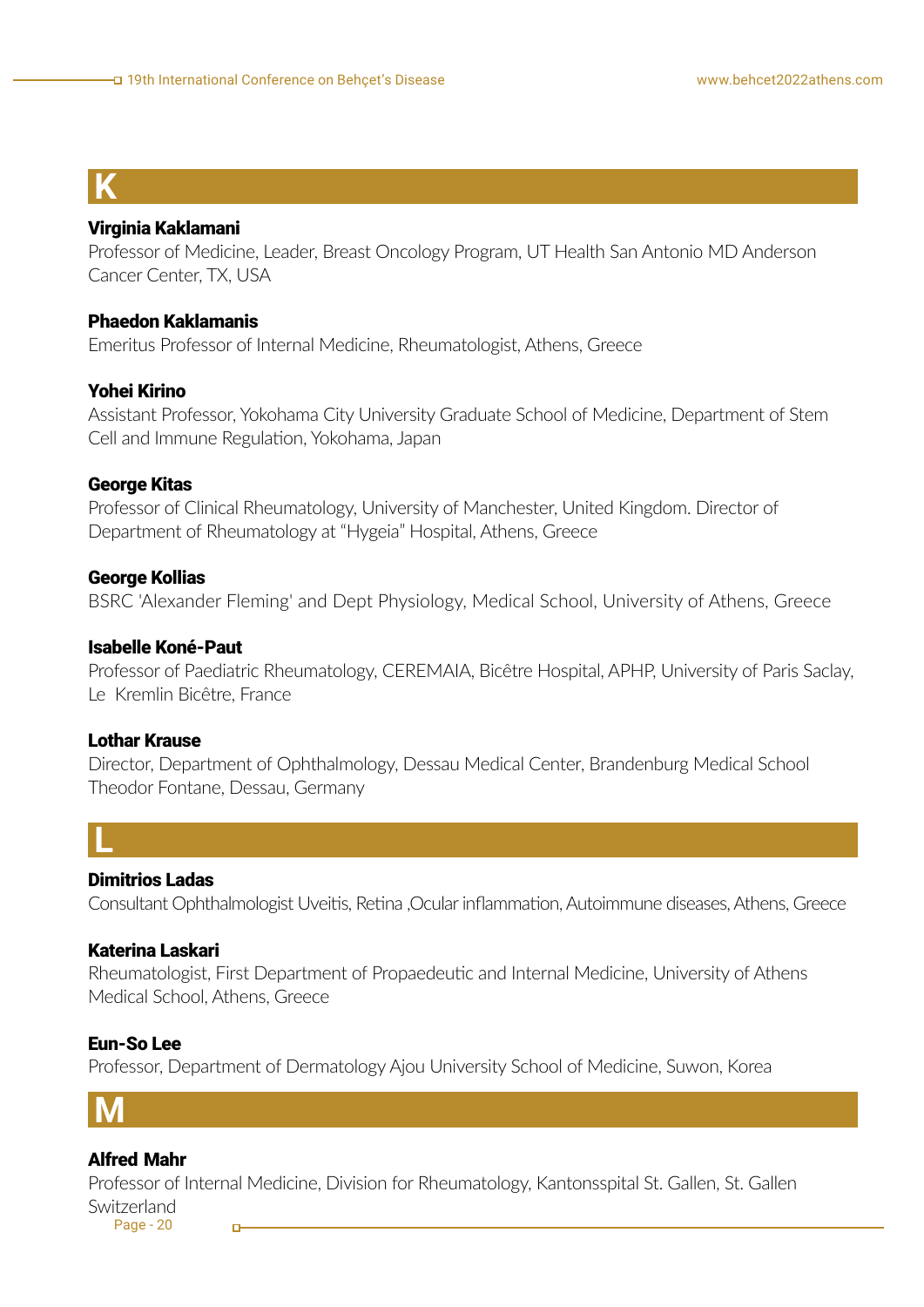#### Menelaos Manoussakis

Professor of Rheumatology & Immunology, School of Medicine, National and Kapodistrian University, Athens, Greece

#### Kalpana Manthiram

Assistant Clinical Investigator, National Institute of Allergy and Infectious Diseases, National Institutes of Health, Bethesda, USA

#### Nikolaos Markomichelakis

Ophthalmology Department, Ocular Inflammation/Immunology Service, General Hospital and First Department of Propedeutic/Internal Medicine, Laikon Hospital, Athens University Medical School, Athens, Greece

#### Clio Mavragani

Ass. Professor of Physiology, School of Medicine, National and Kapodistrian University, Athens, Greece

#### **Adrien Mirouse**

Assistant Professor, Internal Medicine and Immunology Department, National Reference Center for Rare Auto-Immune Diseases, Hôpital de La Pitié-Salpêtrière, Sorbonne Université, Paris, France

#### Gonca Mumcu

Department of Health Management, Faculty of Health Sciences, Marmara University, İstanbul, **Turkey** 

#### Philip I. Murray

Professor of Ophthalmology Birmingham and Midland Eye Centre, City Hospital, Sandwell and West Birmingham Hospitals NHS Trust; Academic Unit of Ophthalmology, Institute of Inflammation and Ageing, College of Medical and Dental Sciences, University of Birmingham, United Kingdom

### **N**

#### Quan Dong Nguyen

Professor of Ophthalmology, and by Courtesy of Pediatrics, MD, MSc, Stanford Hospital and Clinics Lucile Packard Children's Hospital

### **P**

#### Dimitrios Papadopoulos

Associate Professor of Neurology, School of Medicine European University, Nicosia, Cyprus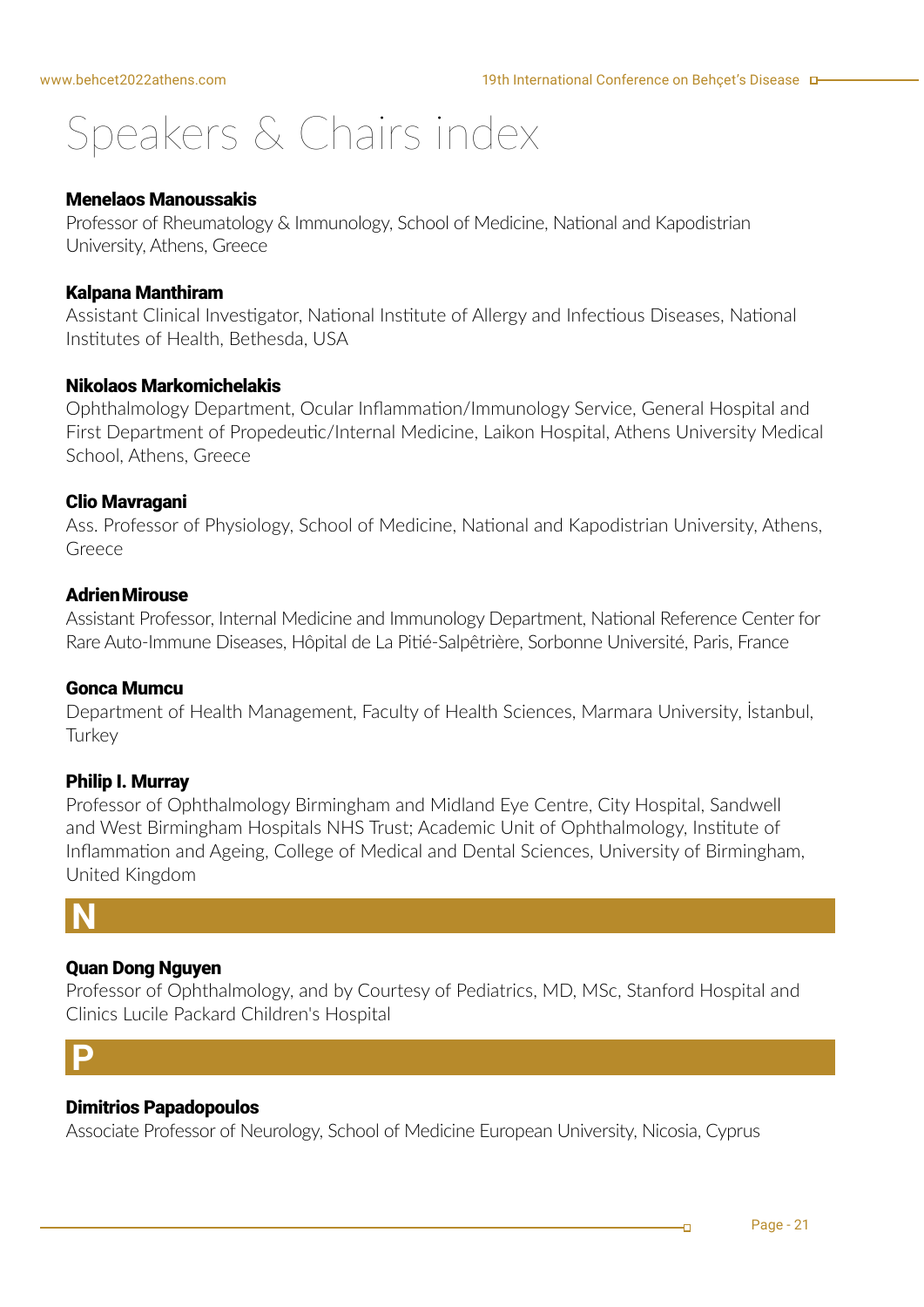### **S**

#### David Saadoun

Professor, Department of Internal Medicine and Clinical Immunology, Pitie Salpetriere Hospital, Paris, France

#### Michael Schirmer

Professor, Innsbruck Medical University, Clinic of Internal Medicine II, Austria

#### Luisa Serpa Pinto

Internal Medicine Department, Centro Hospitalar e Universitário do Porto (CHUP), Porto, Portugal

#### Emire Seyahi

Professor of Medicine, Istanbul University - Cerrahpaşa. Istanbul, Turkey

#### Petros P. Sfikakis

President of the 19th International Conference on Behçet's Disease, Professor of Internal Medicine & Rheumatology, National & Kapodistrian University of Athens, Greece

#### Farhad Shahram

Professor of Internal Medicine, Rheumatology, Tehran University of Medical Sciences, Iran

#### Elena Silvestri

Assistant Professor Department of Experimental and Clinical Medicine, University of Firenze, Italy

#### Aksel Siva

Professor of Neurology, Istanbul University-Cerrahpaşa School of Medicine, Istanbul, Turkey

#### Jurgen Sota

Doctorate Student & Research Assistant. University of Siena, Italy

#### Alexandros Stratigos

Professor of Dermatology & Venereology, University of Athens Medical School, Andreas Syggros Hospital, Athens, Greece

### **T**

#### Mitsuhiro Takeno

Associate Professor, Nippon Medical School Musashi Kosugi Hospital · Department of Allergy and Rheumatology, Tokyo, Japan

#### Masaki Takeuchi

Assistant Professor, Department of Ophthalmology, Yokohama City University, Yokohama, Japan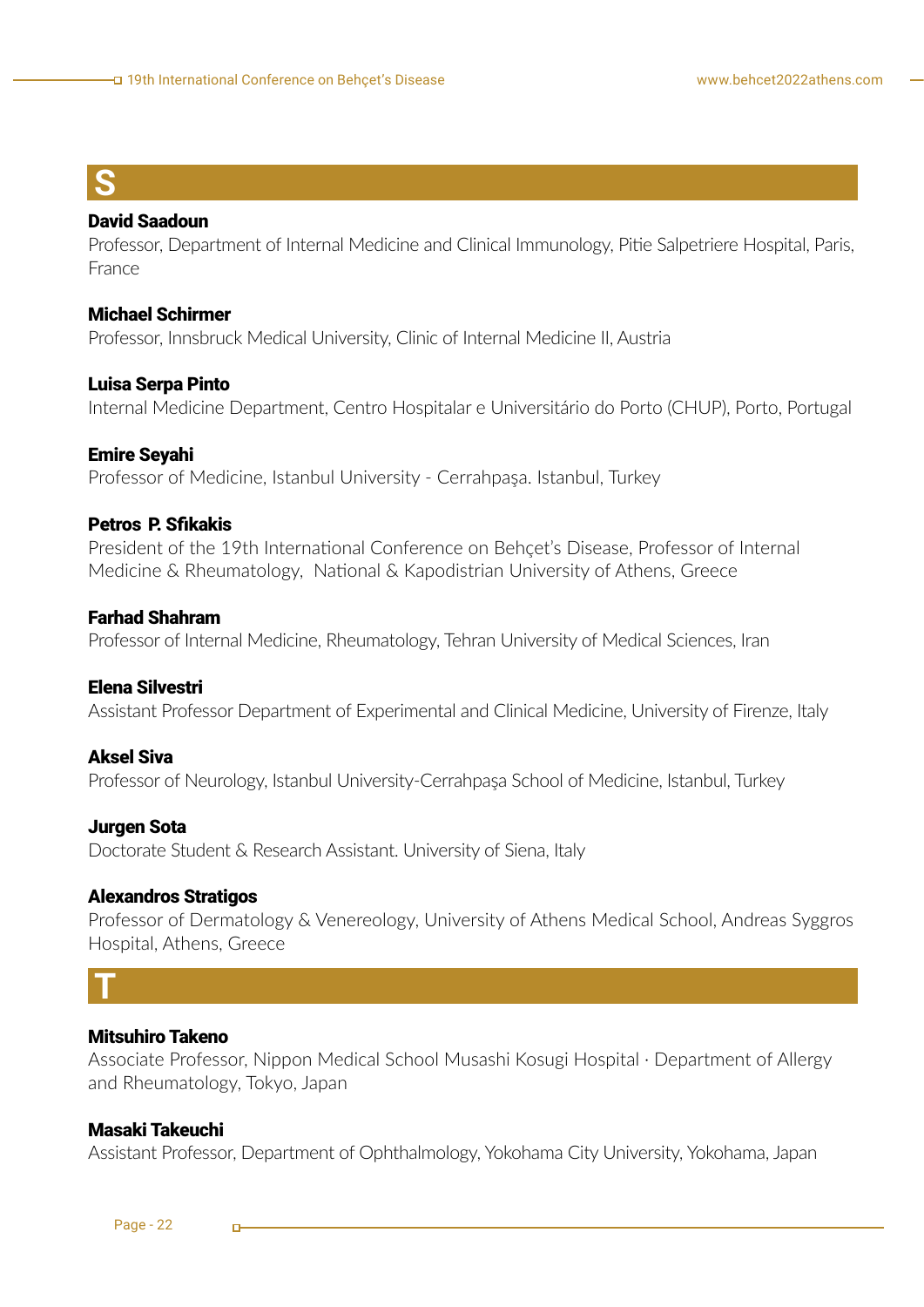#### Tijani Taktak

MD Internal Medicine, Casablanca, Morocco

#### Rosaria Talarico

MD, PhD Rheumatology Unit, Azienda Ospedaliero Universitaria Pisana, Pisa, Italy

#### Maria Tektonidou

Professor of Internal Medicine & Rheumatology, Head of Rheumatology Unit, 1st Department of Propaedeutic Internal Medicine, Medical School, National and Kapodistrian University of Athens, Greece

#### SamarTharwat

Assistant Professor MD Internal Medicine (Rheumatology and Immunology), Mansoura University, Egypt

#### Panagiotis Theodosiadis

Professor of Ophthalmology, Attikon University Hospital, Athens, Greece

#### Sara Trevisini

Department of Dermatology and Venerology, University Hospital of Trieste, Italy

#### Panagiotis Trontzas

Rheumatologist, Scientific Associate at Sotiria University Hospital, Athens, Greece

#### George Tsokos

Professor of Medicine, Harvard Medical School. Chief, Division of Rheumatology and Clinical Immunology, Beth Israel Deaconess Medical Center, Boston MA, USA

#### Ilknur Tugal-Tutkun

Professor of Ophthalmology, Istanbul University, Istanbul Faculty of Medicine, Turkey

#### Athanasios Tzioufas

Professor of Internal Medicine & Rheumatology, Medical School, National and Kapodistrian University of Athens, Greece

### **U**

#### Serdal Ugurlu

Professor of Medicine. Istanbul University - Cerrahpaşa. Istanbul, Turkey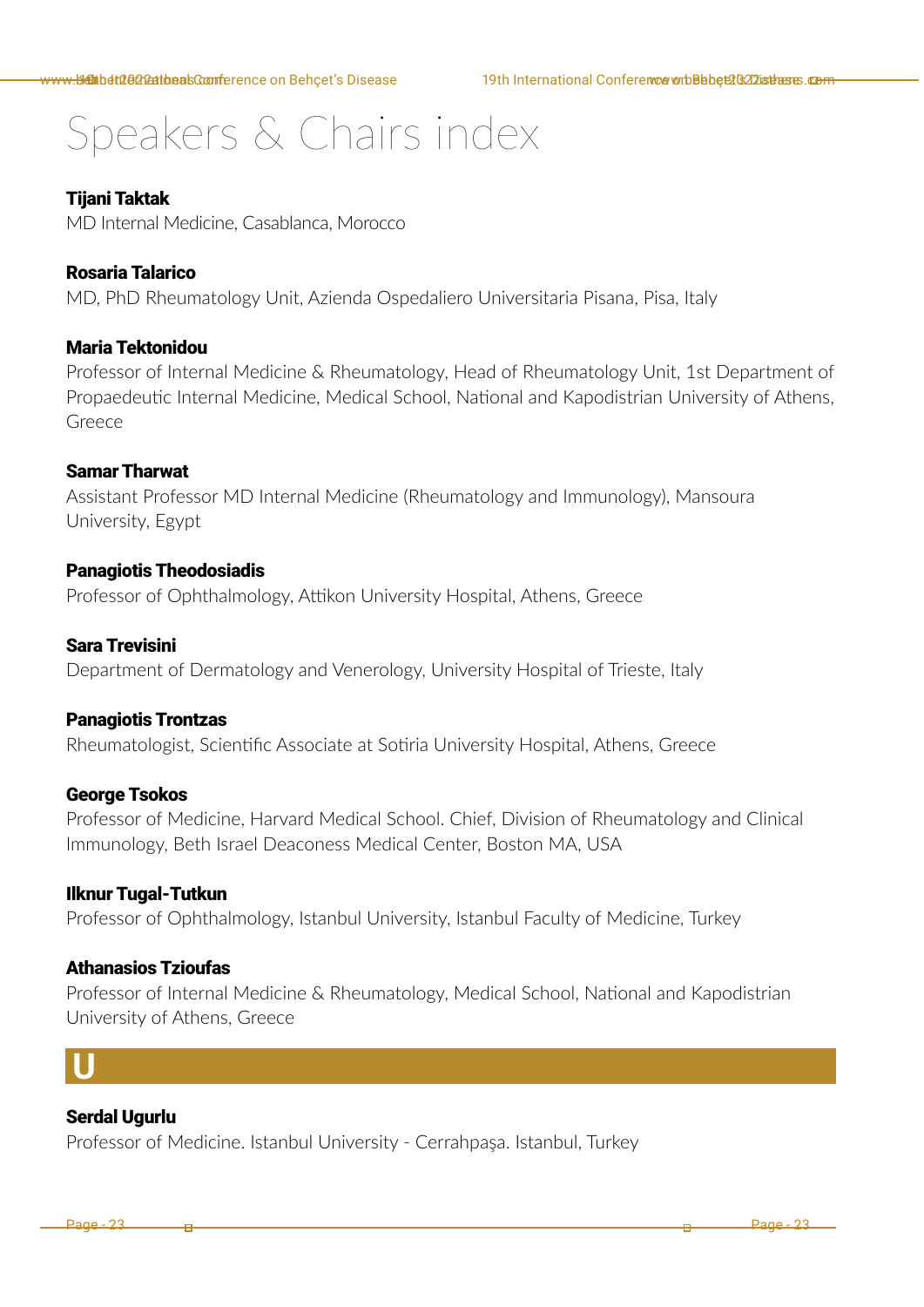#### Ugur Uygunoglu

Associate Professor, Istanbul University -Cerrahpaşa, Istanbul, Turkey

### **V**

#### Aristeidis Vaiopoulos

Scientific Associate, 2nd Department of Dermatology and Venereology, Attikon University Hospital, Athens, Greece

#### George Vaiopoulos

Emeritus Professor of Internal Medicine, Rheumatology, MD, PhD, National and Kapodistrian University of Athens, Greece

#### Jeroen Van der Hilst

Professor of Immune Pathology at Hasselt University, Belgium

#### Petrus Martin Van Hagen

Professor of Clinical Immunology, Head of the section 'Clinical Immunology' of the Department of Internal Medicine Erasmus MC. Staff Member Eye Hospital Rotterdam. Visiting professor University of Chulalongkorn Bangkok, Thailand

#### Jan van Laar

Professor, Department of Immunology, Erasmus MC, University Medical Center, Rotterdam, The **Netherlands** 

#### Dimitrios Vassilopoulos

Chairman, 2nd Department of Medicine and Laboratory Professor of Medicine-Rheumatology National and Kapodistrian University of Athens School of Medicine Hippokration General Hospital, Athens, Greece

#### Nikolaos Vlachogiannis

MD, PhD, Joint Academic Rheumatology Program, National and Kapodistrian University of Athens Medical School, Athens, Greece

### **W**

#### Graham Wallace

Senior Lecturer in Immunity and Infection, Institute of Inflammation and Ageing, Birmingham, United Kingdom